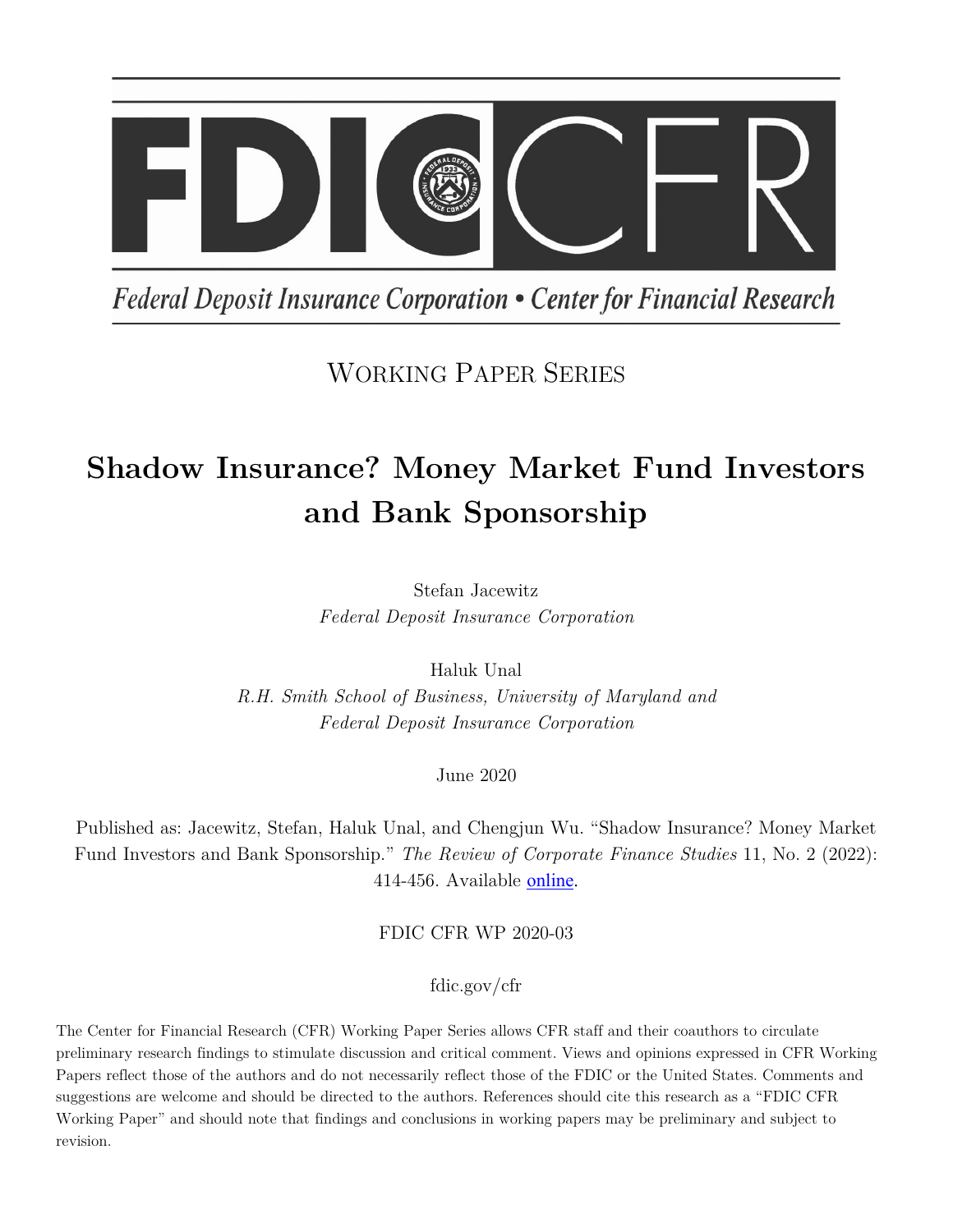#### **Shadow Insurance? Money Market Fund Investors and Bank Sponsorship\***

**Stefan Jacewitz Haluk Unal** *Federal Deposit R. H. Smith School of Business, University of Maryland Insurance Corporation Federal Deposit Insurance Corporation*

June 2020

#### **Abstract**

In this paper, we argue that bank-sponsored prime institutional money market funds (PI-MMFs) are different from non-bank-sponsored PI-MMFs. This difference can arise because the sponsoring bank holding companies (BHCs) can extend shadow insurance to ailing affiliated MMFs. We hypothesize that PI-MMFs price this shadow insurance through higher expense ratios. Indeed, after September 2008 when industry risk increased, expense ratios were seven basis points higher than those of non-BHC-sponsored MMFs. This increase is of similar size to the average deposit insurance premium charged by the FDIC in 2008. We also show, despite higher expense ratios, the redemptions in BHCsponsored MMFs were lower in contrast to expectations of prior literature.

**JEL Classification:** G2, G21, G23, G28, H12, H81.

**Keywords:** bank, bank holding company, bank run, financial crisis, liquidity risk, money market fund, systemic risk, too big to fail.

The Center for Financial Research (CFR) Working Paper Series allows CFR staff and their coauthors to circulate preliminary research findings to stimulate discussion and critical comment. Views and opinions expressed in CFR Working Papers reflect those of the authors and do not necessarily reflect those of the FDIC or the United States. Comments and suggestions are welcome and should be directed to the authors. References should cite this research as a "FDIC CFR Working Paper" and should note that findings and conclusions in working papers may be preliminary and subject to revision. We thank Rosalind Bennett, Kathryn Fritzdixon, Jacob Goldston, Jonathan Pogach, N. Prabhala, Paul Soto, and the participants of the FDIC Brown Bag workshop and seminar and the IMAEF Corfu Meetings June 2016 for helpful comments and suggestions. We acknowledge the assistance of Philip Ostromogolsky in some of the data work contained in the paper. All errors and omissions are authors' responsibility. Authors can be contacted at  $\frac{\text{square}(a)}{\text{square}(a)}$  and [hunal@rhsmith.umd.edu.](mailto:hunal@rhsmith.umd.edu)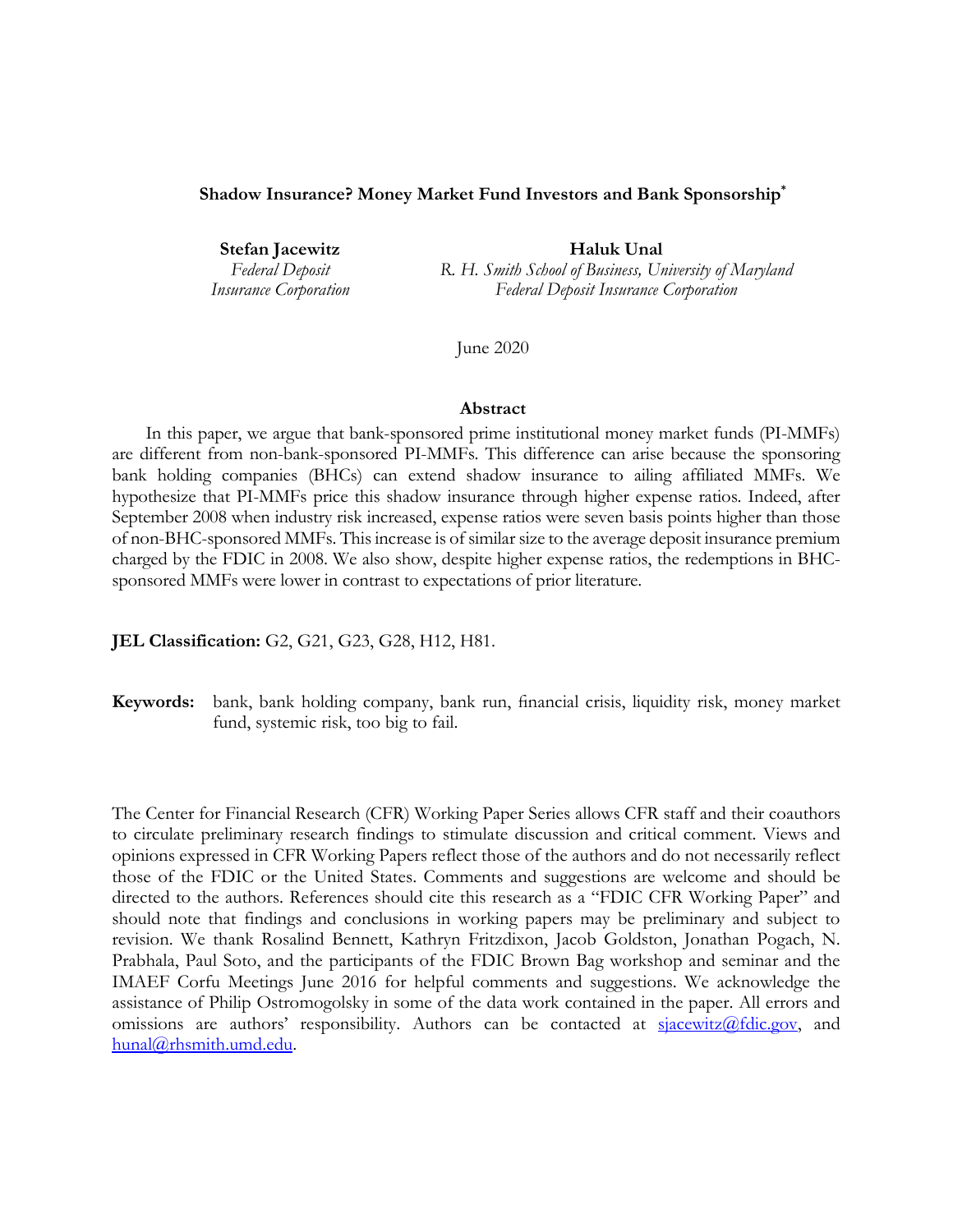#### **1. Introduction**

Bank holding companies (BHCs) often simultaneously operate both insured bank subsidiaries and uninsured nonbanks, such as insurance or brokerage subsidiaries, or hold non-operational subsidiaries, such as special purpose vehicles (SPVs). The Gramm-Leach-Bliley Act of 1999 accelerated BHCs' shift into nonbank businesses potentially giving them increased scope economies and allowing them to diversify into nonbank services. However, evidence has accumulated that nonbank activities lead to regulatory arbitrage and have negative spillover effects on commercial banks and the economy in general. Acharya, Schnabl, and Suarez (2013) show that BHCs extend implicit guarantees to the SPVs they create. Chernenko and Sunderam (2014) demonstrate that the risk-taking by money market funds can disrupt their short-term lending to creditworthy borrowers. Ferreira, Matos, and Pires (2018) argue that equity fund managers support affiliated banks' lending operations. Pogach and Unal (2018) provide evidence that BHCs protect their nonbanks from the pressures of external dividends by using the bank segment's internal dividends.

We add to this literature by examining the BHC sponsorship of money market funds (MMFs) that goes back to the early 1980s and is among the earliest nonbank affiliations of BHCs. Money market funds are established and sponsored either by bank holding companies (BHC-sponsored MMF) that can benefit from the government safety net or by financial institutions that are not part of the safety net (non-BHC-sponsored MMF). Our objective is to understand how BHC-sponsored MMFs are different from non-BHC-sponsored MMFs, and whether this affiliation creates regulatory arbitrage opportunities for the sponsoring BHC. Toward this end, we study three important attributes of sponsoring an MMF: the gross yield on the portfolio, the expense ratio, and redemptions.

Bank sponsorship can matter for investors because the fund management can benefit from an affiliation with a BHC. The BHC has relatively quick access to cheap and information-insensitive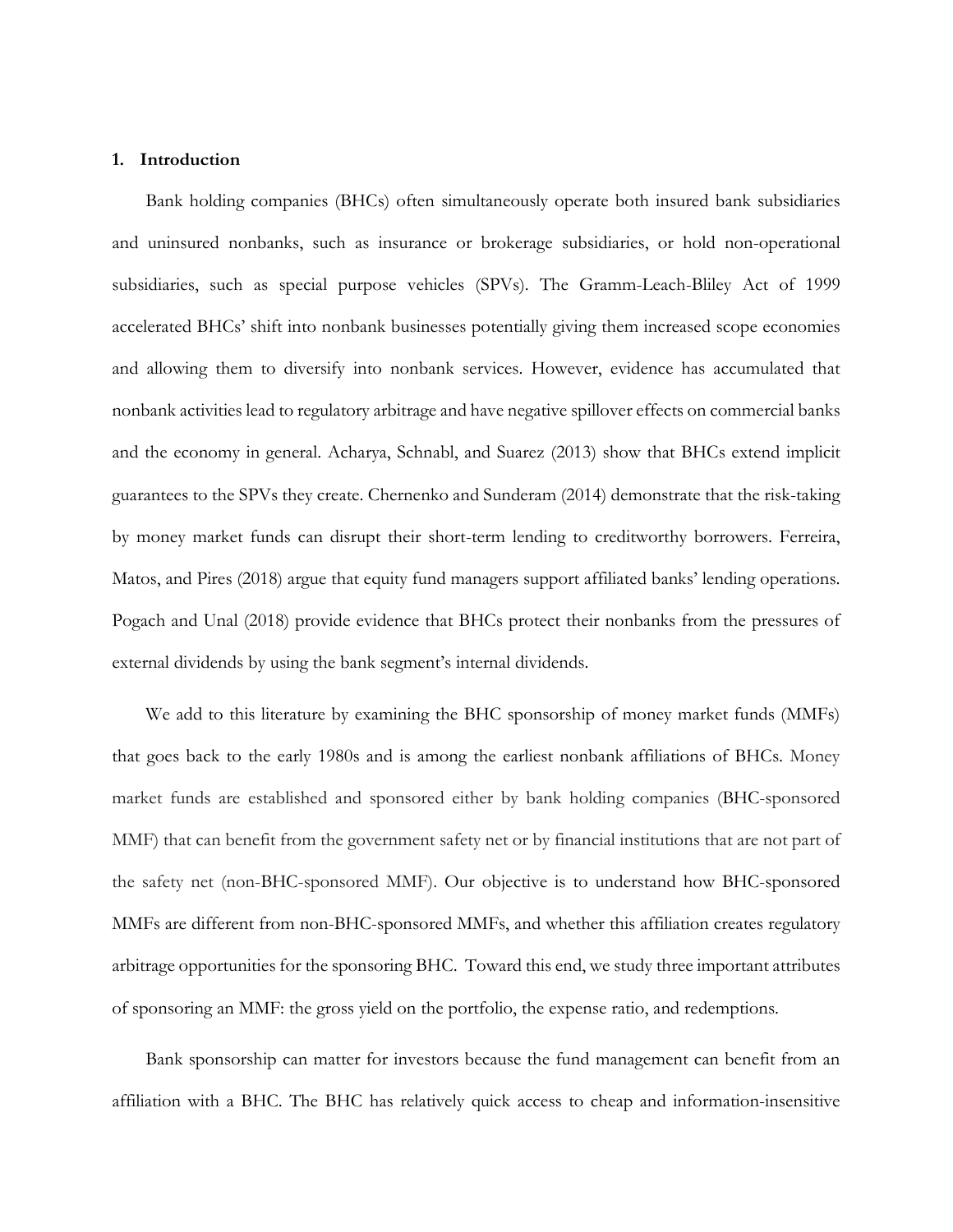funding sources through its insured bank subsidiaries, such as insured, brokered deposits or the discount window. Federal guidelines recognize the cross-subsidization within a BHC. For example, in its *Bank Holding Company Supervision Manual,* the Board of Governors of the Federal Reserve (Federal Reserve) acknowledges that the failure of a nonbank subsidiary has financial ramifications for the BHC, and thus the subsidiary can use bank resources to provide support to that subsidiary:<sup>[1](#page-3-0)</sup>

… Failure of a nonbank subsidiary may lead to a lack of confidence in the affiliated bank's ability to continue in business, which might precipitate a run on the bank's deposits. … Because the bank is usually the largest subsidiary, the holding company may attempt to draw upon the resources of the bank to aid the nonbank subsidiary.

Hence, investors could expect the BHC to provide support to its sponsored MMF when the fund's assets lose value, or the redemption activity is high. This expected support from a BHC can be more credible, and therefore more valuable, than the expected support from an otherwise similar, non-BHC. The non-BHC sponsor lacks access to relatively cheap funds, thereby giving the bank sponsor "deeper pockets." Pogach and Unal (2020) report that the credit spreads of new bond issues at BHCs were on average 20 basis points lower than other financial firms for the period from 1996 to 2002.

We test the hypotheses that BHC-sponsored MMFs are different from non-BHC- sponsored funds along two dimensions. In terms of pricing, BHC-sponsored MMFs can charge their institutional investors more than the non-BHC-sponsored MMFs to compensate for the implicit guarantee from their sponsors. We measure this value by examining the fund-level expense ratios and the net yields on assets. If investors value bank sponsorship, then they should accept a higher expense ratio for a given gross return, which means a lower net yield for BHC-sponsored MMFs. Second, if indeed

I

<span id="page-3-0"></span><sup>1</sup> Board of Governors of the Federal Reserve System, 2016, "Bank Holding Company Supervision Manual," Division of Banking Supervision and Regulation, Section 4030.0.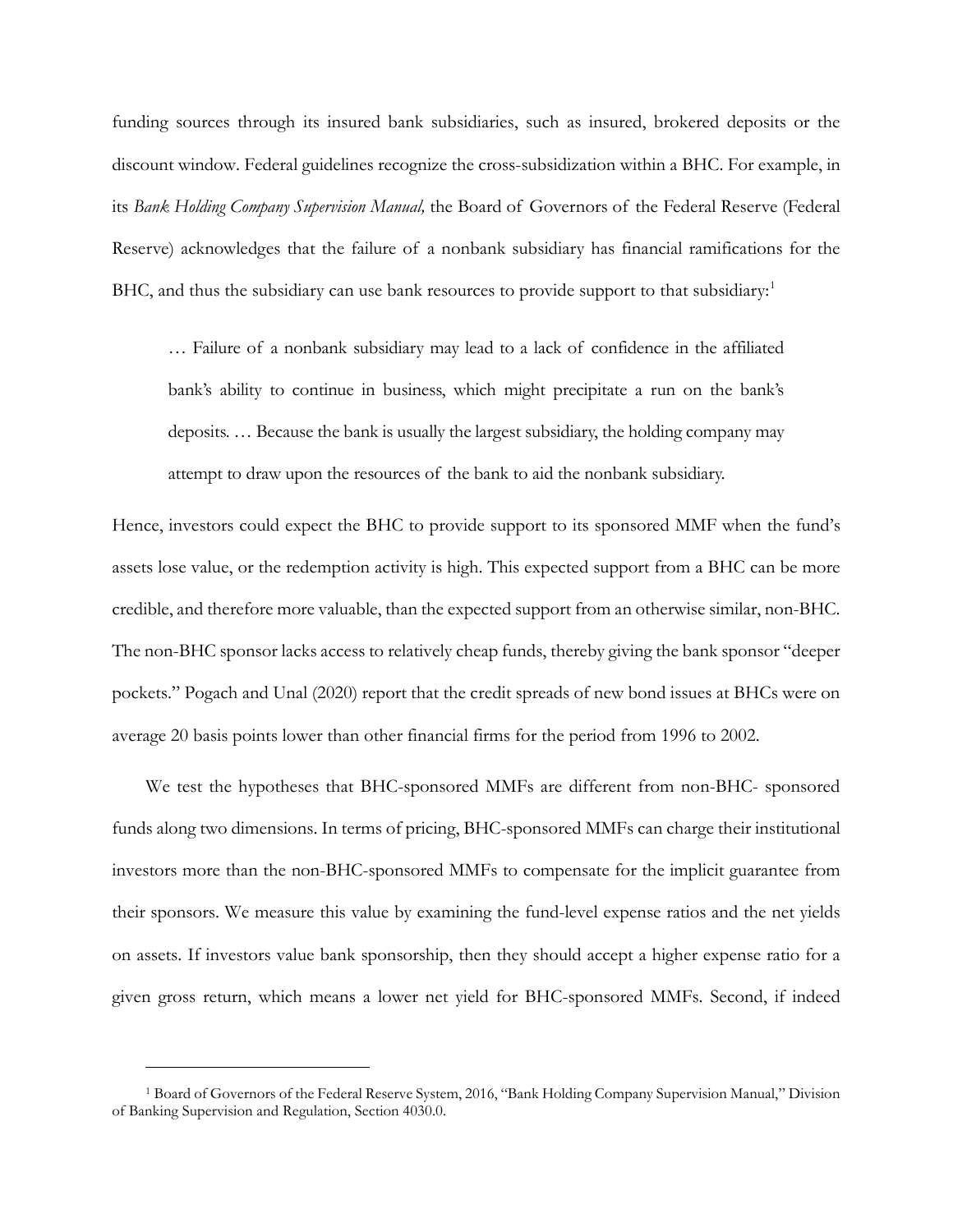investors expect the BHC sponsor to provide support when needed, they would be less likely to redeem their funds even if the net yields are lower. To examine this hypothesis, we contrast the redemptions decisions and net yields around the September 2008 Lehman Crisis between BHCsponsored and non-BHC-sponsored MMFs.

In our analysis, we focus on the prime institutional shares of MMFs (PI-MMFs). There are two reasons for this emphasis. First, PI-MMFs are the most vulnerable to industry-wide runs on an MMF (Schmidt, Timmerman, and Wermers, 2016). Second, they are an important part of the shadow banking system and have a significant effect on the systemic risk of the aggregate financial system as seen during the 2008 MMF Crisis. The size of BHC-sponsored PI-MMFs grew from a negligible percentage of the industry in 1986 to about 50%, \$227 billion, of total PI-MMF industry assets by the turn of the century. These funds grew to \$612 billion and as much as 52% of all institutional MMF assets by the end of 2007. Hence, sponsorship of PI-MMFs created an enormous implicit liability for BHCs.

We use the turmoil surrounding the failure of Lehman Brothers as an exogenous shock to the MMF industry. Lehman Brothers failed largely due to the collapse of the market for asset-backed commercial paper (ABCP). When Lehman Brothers filed for bankruptcy and, subsequently, when the Reserve Prime Money Market Fund broke the buck, massive and widespread outflows from PI-MMFs that totaled over \$300 billion occurred during the week of September 15. The environment became riskier for the MMFs and their investors. Sponsorship support was critical for the funds to survive. We exploit this shock to the industry and examine how the two types of sponsored MMFs changed their expense ratios and how investors executed their redemptions in response to the heightened risk. To the extent that the value of the implicit insurance extended by the BHC sponsors is more valuable, we expect BHC-sponsored MMFs to charge higher fees after September 2008 to account for the higher value of the implicit insurance they provide. On the investors' side, they may perceive that the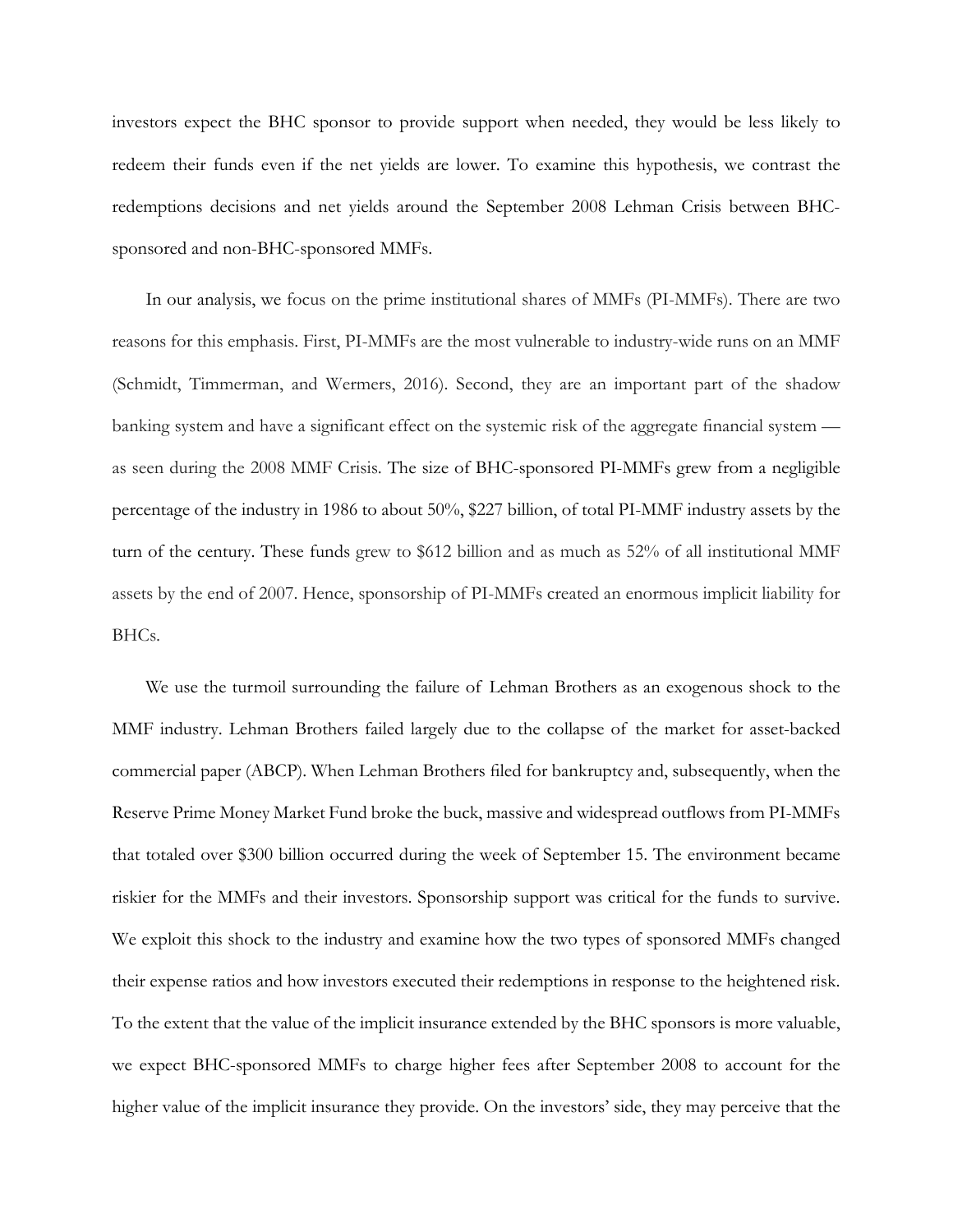BHC that sponsors the fund as providing a valuable form of implicit insurance. If that is the case, we should observe less redemption in BHC-sponsored MMFs than non-BHC-sponsored MMFs after controlling for asset characteristics.

Our results support these conjectures. Using a difference-in-differences analysis, BHC-sponsored MMFs earned 12 basis points less gross returns but charged 7 basis points higher expense ratios compared to non-BHC-sponsored MMFs during the period from October 2008 to March 2009 (postcrisis) relative to the period from March to August 2008 (pre-crisis). Given that the average expense ratio during the post-crisis period was 36 basis points, the 7 basis point difference is economically significant. Furthermore, it is within a basis point of the average deposit insurance premiums charged by the FDIC in 2008. Because of reduced gross yields and increased expense ratios during the same post-crisis period, investors' net yield was 12.4% lower at BHC-sponsored PI-MMFs.

Kacperczyk and Schnabl (2013) and Cherenkov and Sunderam (2014) show institutional investors are very sensitive to yield differences and that they move large sums of funds to gain additional returns of as little as 10 basis points. In addition, Christoffersen (2001) and Christoffersen and Musto (2002) provide evidence that there is a strong performance-flow relation, such that higher yielding funds attract more inflows. If these predictions are applicable, we should observe a massive withdrawal from BHC-sponsored MMFs given the lower net yields they offer. To assess the flow effect, we use a difference-in-differences to contrast the flow numbers between pre- and post-crisis periods for BHCand non-BHC-sponsored funds. Our findings show that there is no material difference between these two periods. In other words, no material withdrawal occurred at BHC-sponsored MMFs despite the lower yields of these funds. This finding is in sharp contrast to the literature that analyzes the flowperformance relation during relatively calm periods.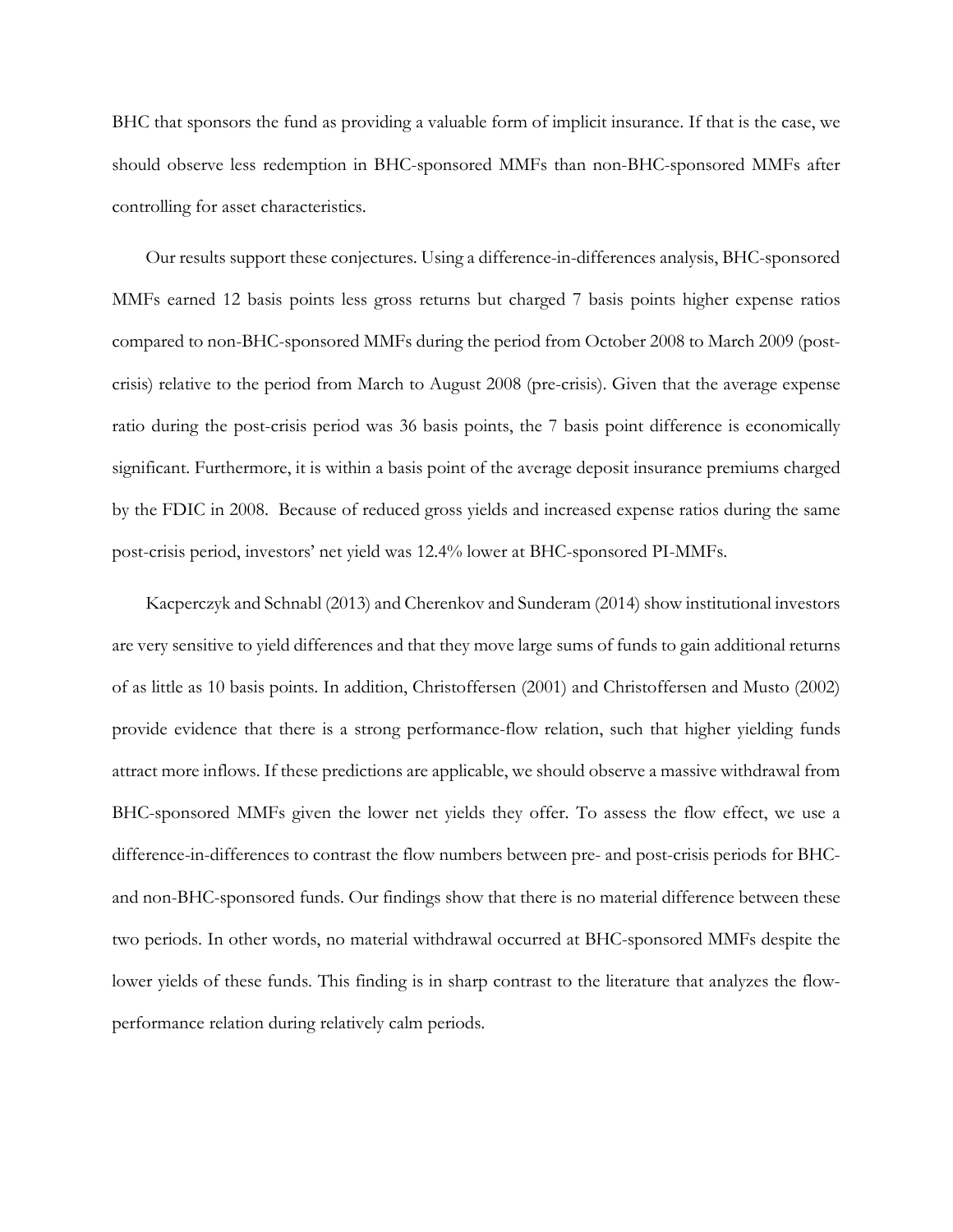The reported flow-performance findings have two alternative explanations. The first is that the BHC explicitly supports the MMF in times of crisis (e.g., through the purchase of depreciated assets at par value) and calms the fears of the institutional investors. Alternatively, the investors in MMFs behave such that they find the BHC's implicit guarantee credible and treat their funds as being safer, and are therefore less likely to redeem. In either case, however, the implication is that the value of the expected guarantee extended by the BHC is higher than the value of the guarantee extended by a non-BHC. Thus, investors treat BHCs as credible guarantors that assume the risk of the sponsored MMF. Lower net yields (and higher expense ratios) are then consistent with the argument that investors pay for such an implicit guarantee.

In sum, our findings show that BHC-sponsored MMFs operated as if they were under a government safety net during the sample period. They were not "shadow banks," in the sense that they lacked access to the government safety net. Instead, banks were operating in the shadows and extending a shadow insurance to institutional investors through affiliated money market funds. In return, the affiliated money market funds charged higher expense ratios. However, the BHCs had no reserve or capital requirements and paid no fees to the federal insurer against the risks they assumed because of their sponsorship of the fund. Thus, the bank-sponsors benefited from potential government support without bearing any additional costs, leading to regulatory arbitrage.

These results add to the findings of Acharya, Schnabl, and Suarez (2013). They provide evidence of regulatory arbitrage in which banks create SPV conduits and securitize loans. However, banks keep their sponsorship (guarantee) behind these securitized loans while getting relief from capital requirements. This sponsorship of SPVs and securitized loans is similar in spirit to the implicit guarantee extended by BHC-sponsors of PI-MMFs that contributed to the growth of PI-MMFs. Hence, our findings nicely complement those found in Acharya, Schnabl, and Suarez (2013).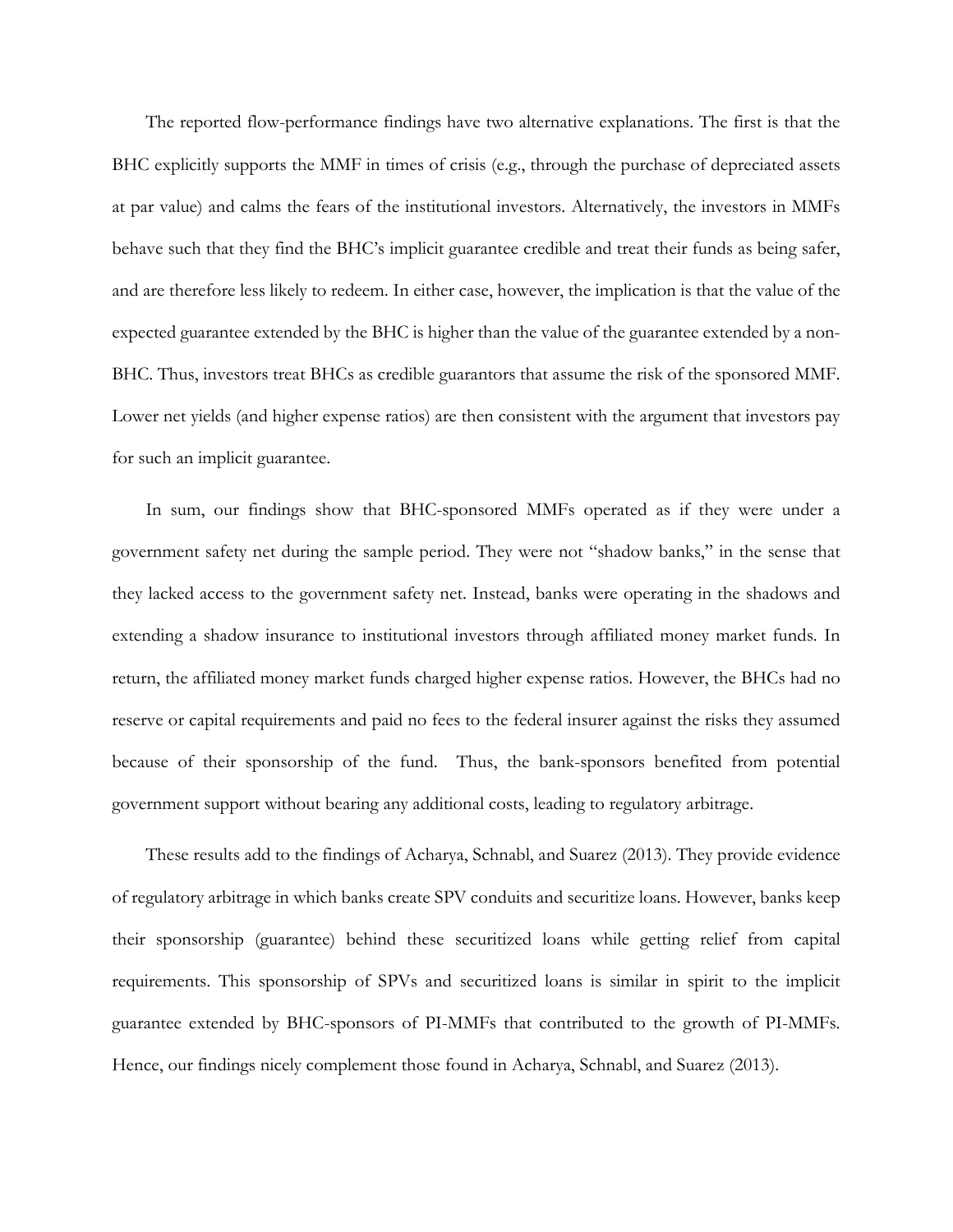We also add to the findings in Kacperczyk and Schnabl (2013). They show that participation in MMFs places important financial obligations on the sponsoring firms. Our results support their insight and show that BHCs face increased exposure to liquidity risk because of their affiliation with MMFs.

We organize the paper as follows: Section 2 provides the institutional background. In Section 3, we discuss the conceptual framework. Section 4 presents the data. Sections 5 and 6 provide the results of our empirical analyses. Section 7 concludes.

### **2. Institutional background**

MMFs, which were introduced in 1971, are structured as registered investment companies under the Investment Company Act of 1940. A management company (fund sponsor) can establish a new MMF as a separate legal entity. The management company can simultaneously operate many individual funds, and it can advertise them under a single brand name, such as *BlackRock* or *Fidelity*. The group of funds under a brand name are called a *fund complex*. A fund can issue share classes that can have different expense ratios or minimum investment requirements. They also often categorize share classes by investor type: *institutional* and *retail*. Institutional shares are for investors such as corporate treasuries, bank trust departments, corporations, and pension funds. These shares have higher minimum investment requirements and are associated with larger accounts. Retail shares are open to all investors — organizations and individuals (Morley, 2014 and Baklanova and Tanega, 2014).

Each institutional or retail MMF can have categories, such as *prime*, *government*, and *tax free*. Prime funds invest in short-term private debt instruments such as commercial paper, CDs, other bank obligations, repos, and corporate floating-rate notes. Government funds invest in US Treasury securities and in US government agency obligations such as government-funded enterprises. Tax-free funds invest in municipal securities.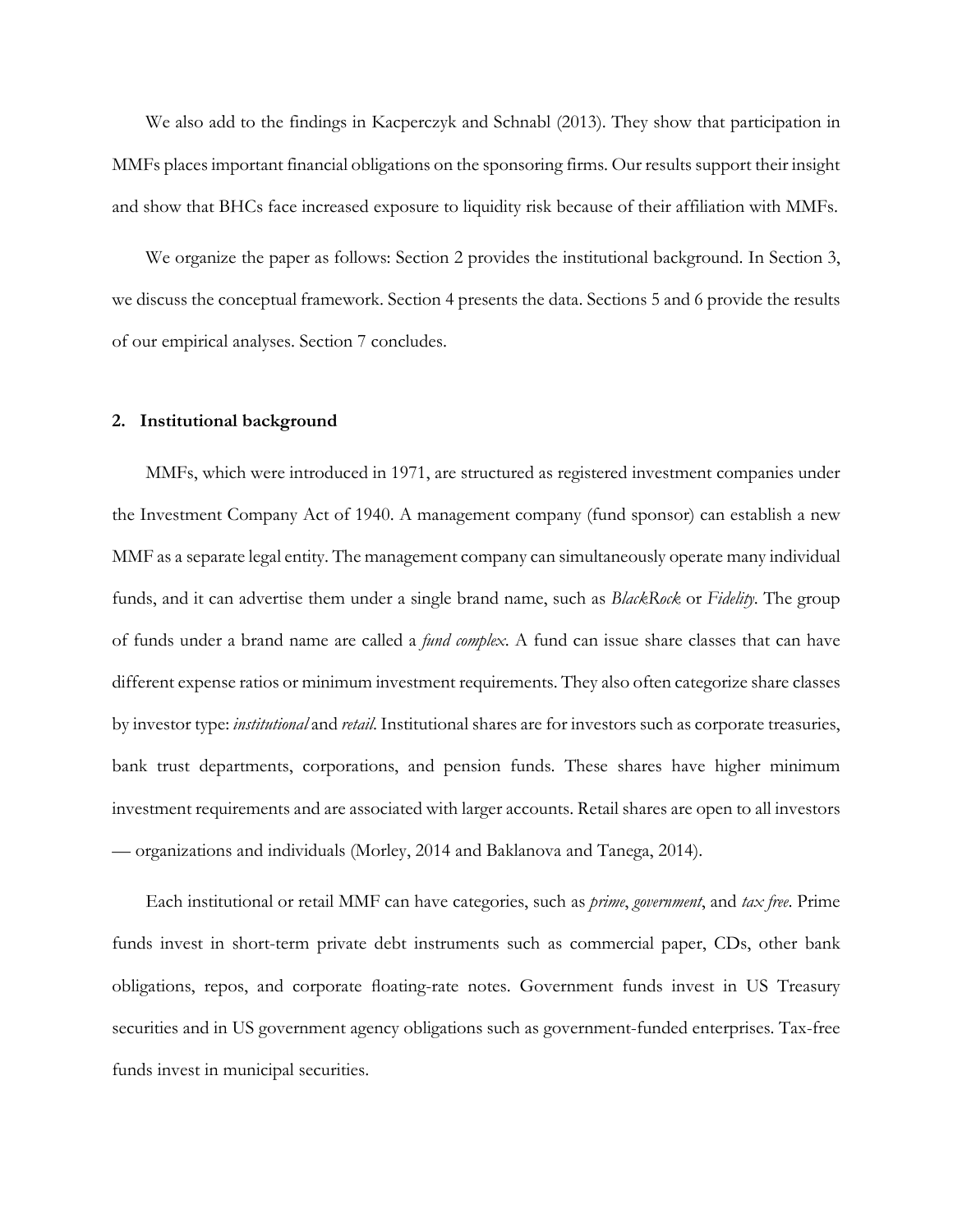Rule 2a-7 of the Investment Company Act of 1940 places restrictions on the liquidity, maturity, and credit risk of the assets held by an MMF, such that the fund assets have a relatively low risk exposure. Specifically, each asset held by an MMF must have a maximum maturity of one year, and the weighted average maturity of all assets held must be no longer than 60 days. A rating agency must rate 97% of all securities held by an MMF as being in the top two ratings categories. Funds cannot invest more than 5% of their assets in the securities of one issuer. Ten percent of portfolio assets must be in liquid instruments with daily availability, and 30% of portfolio assets must be in instruments having weekly availability. Also, MMFs cannot invest more than 5% of their assets in illiquid securities. Lastly, all MMF holdings must be denominated in US dollars.

Up until 2014, each share had a fixed price of \$1 that was pegged to a fixed portfolio net asset value (NAV) of \$1 per share. This fixed pricing was a pivotal fixture of the MMF industry from its start in 1971 through the crisis of 2008. Responding to the crisis of 2008, in 2014 the SEC abolished the stable per share NAV for the share prices of prime institutional funds and started requiring floating share pricing (see Securities and Exchange Commission, 2014.a, 2014.b).

Under the fixed-share-price regime, healthy MMFs that met the requirements of Rule 2a-7 calculated the value of their assets using the *amortized cost accounting* method. This method values each asset at its *historical* cost. The rule justifies the use of this method because it requires that MMF portfolio assets must be of high credit quality, high liquidity, and of short maturity. If an MMF's assets lose value so that the per share market value (its shadow price) drops below its historical per-share cost of \$1 (below \$0.995), the fund "breaks the buck" — it has become distressed. When a fund "breaks the buck," its board of directors can suspend redemptions to allow for an orderly liquidation.

The primary reasons for the deterioration of an MMF's assets include asset devaluation, asset default, an interest rate spike, or a liquidity event. "Breaking the buck" is a rare event. In the decades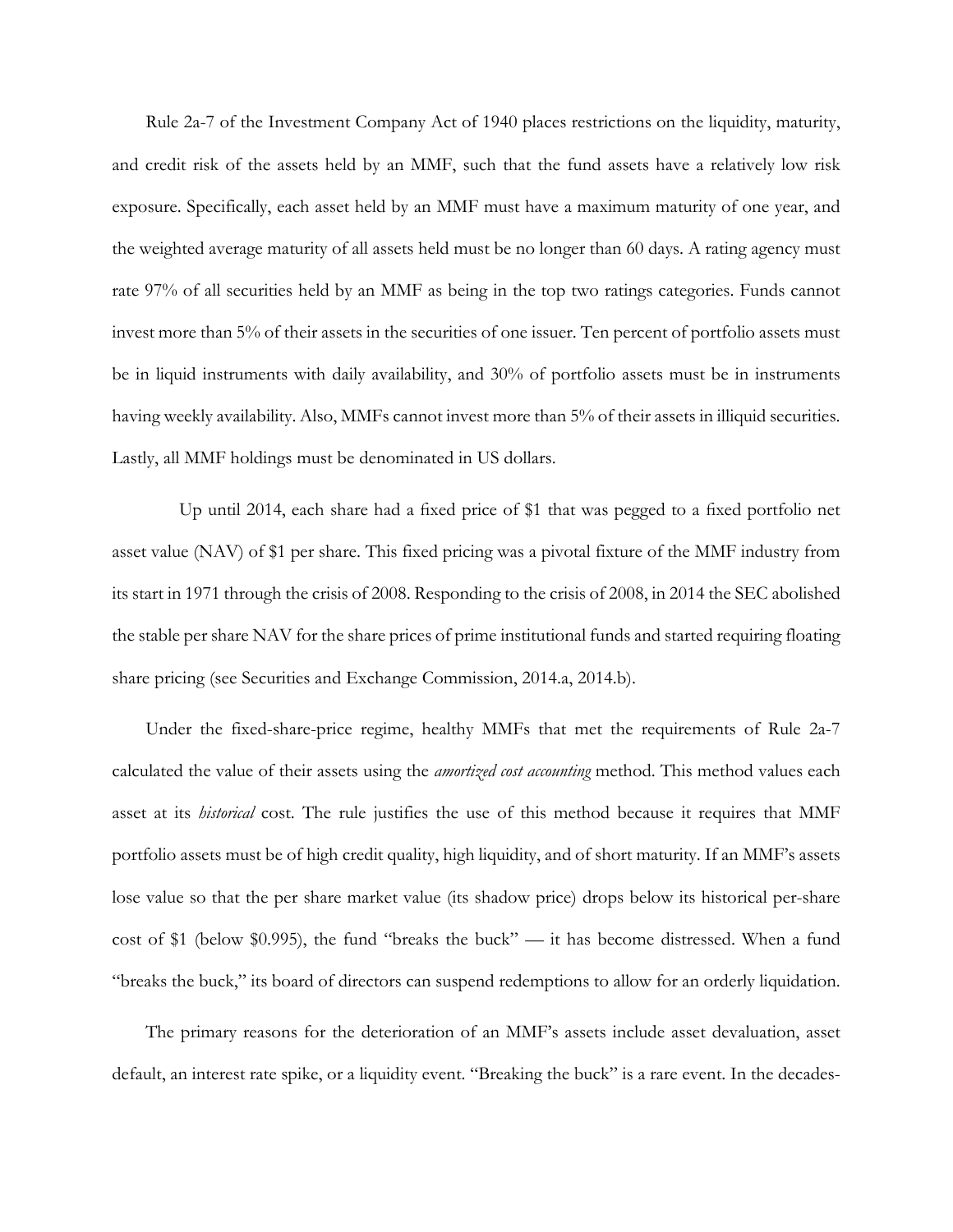long history of MMFs, only two have broken the buck. These were Community Bankers US Government Fund in 1994 and the Reserve Primary Fund in 2008.

#### **3. Conceptual Framework**

MMF sponsors play a critical role in preventing a fund from "breaking the buck." Sponsors do not have an explicit legal obligation to provide support to their MMFs. However, they can implicitly guarantee to purchase assets that decline in value at par so that the MMF can meet mass redemption requests by its investors. Other forms of sponsor support include capital contributions, capital support agreements, letters of credit, and performance guarantees. Moody's (2010) provides examples of major sponsorship interventions and demonstrates that sponsors extended extensive instances of support in 1994 and 2008. Indeed, sponsor support played a pivotal role during the crisis of September 2008. The SEC estimates that from August 2007 to December 2008 almost 20% of all PI-MMFs received sponsor support (Securities and Exchange Commission (2009), page 20).

The central argument of our paper is that institutional investors price the sponsorship affiliation of an MMF and behave differently based on the identity of the sponsor. The sponsor has the incentive to support the ailing fund to prevent the negative spillover of an affiliate going bankrupt to the parent. Kacperczyk and Schnabl (2013) emphasize the importance of this negative spillover and argue that sponsors that have more non-money-market business at stake will run a less risky MMF business. They find that MMFs that are affiliated with financial conglomerates reduced their riskiness after August 2007 when MMFs' risk-taking opportunities changed. That month, the French bank BNP Paribas announced that they had frozen \$2.2 billion of subprime funds and had barred investors from redeeming cash from the funds. Kacperczyk and Schnabl (2013) define a financial conglomerate as one that is formed by a commercial bank, investment bank, or insurance company.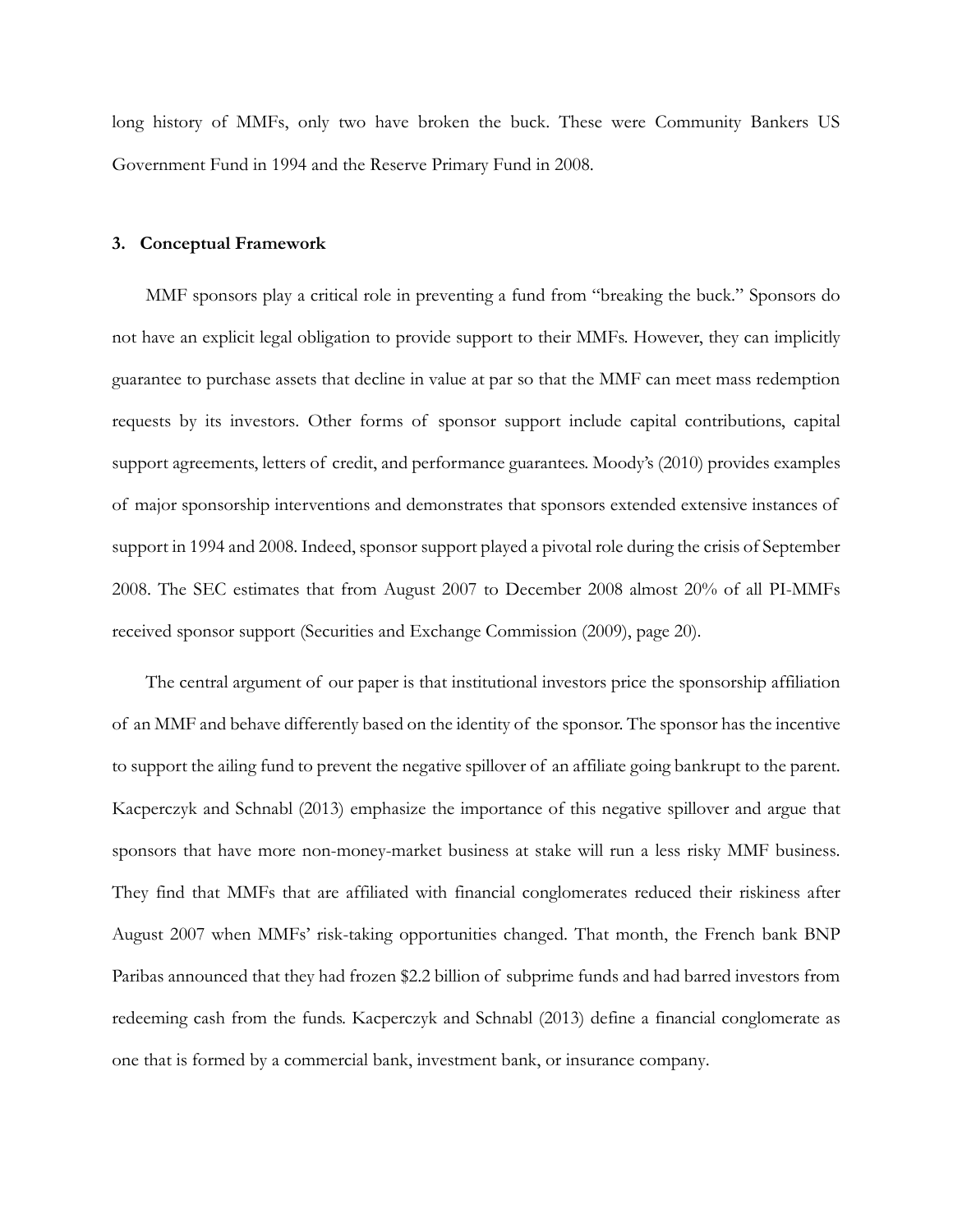We argue that this classification of financial conglomerate does not fully reflect the sponsor's access to readily available liquidity. We propose a classification in terms of BHC and non-BHC sponsored funds, rather than the financial and nonfinancial. This proposed classification provides a sharper assessment of the confidence provided to investors by the fund sponsors. This is because BHCs have access to information-insensitive and relatively cheap funding through their bank segments, which allows them to support their MMF affiliates much more effectively in times of crisis. Federal regulations also recognize the possibility of this cross-subsidization, as in the *Bank Holding Company Supervision Manual* (discussed more fully in the Introduction). Hence, we hypothesize that BHC sponsorship can be more valuable because of their "deep-pockets" relative to non-BHC sponsors (including insurance companies and investment banks). This funding advantage provides a form of liquidity insurance for investors. Consequently, we argue that investors will accept lower net yields from BHC-sponsored MMFs.

We use the difference in expense ratios between BHC- and non-BHC-sponsored MMFs as a proxy for the value of this guarantee while acknowledging and controlling for other factors that affect the expense ratio. This is a novel interpretation of the expense ratio. Expense ratios are the fees that investors pay to the fund company to manage the fund and are expressed as a percentage of the total fund assets. Fees for management and administrative services constitute the largest expense of funds followed by marketing and distribution. In addition, funds can charge investors for custodian and auditing fees as well as trustees' fees and expenses. A BHC-sponsored MMF can charge more for any of these components relative to a non-BHC-sponsored MMF to account for the implicit guarantee extended by the sponsor. Since a custodial fee and an equal administrative fee are ultimately reflected identically in the investors' realized returns, we focus on the sum total of these fees.

Higher expense ratios can generate more profits for the MMF and its BHC sponsor. However, an implicit sponsorship guarantee transfers risk away from the MMF and adds risk to the BHC and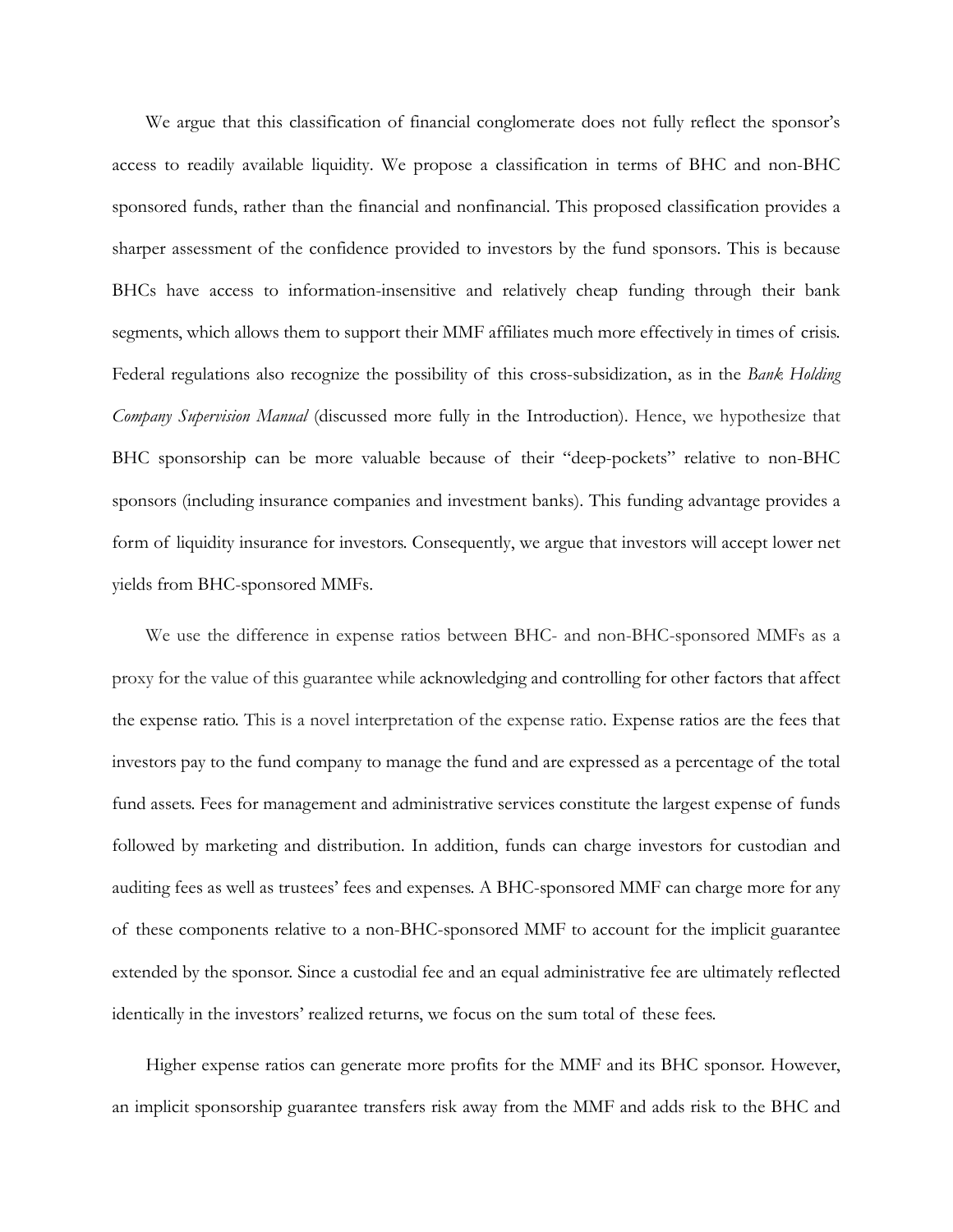its bank segment's financial health, because, ultimately, the sponsoring BHC bears the redemption risk of the MMF. Hence, understanding the risks posed by the BHC-sponsored MMFs can help identify the channels through which these so-called "shadow banks" can extend shadow insurance and extract subsidies from the safety net and potentially weaken financial stability.

However, other factors can influence the expense ratios. Of foremost importance is their use in determining the net yield to MMF investors. Because market conditions and portfolio holdings determine gross yield, fund managers can increase, lower, or waive expense ratios to give the investors acceptable yields. When interest rates are high, fund gross returns are high and MMFs can charge a higher expense ratio. In contrast, when interest rates are low, to compensate investors with reasonable net yields, MMFs can waive expense ratios. For example, while MMFs waived expense ratios during the 2009-2015 period when interest rates were at their record low levels, waivers were at their lowest level during the period from 2006 to 2008 when rates were still high (ICI Research Perspective, 2018). However, Christoffersen (2001) provides evidence that there is a relatively flat relation between MMF performance and waivers. In our empirical tests we use expense ratios net of waivers and reductions.

Expense ratios also depend on the minimum size of investment. Increasing the minimum size is associated with lower expense ratios. Schmidt, Timmerman, and Wermers (2016) argue that a higher minimum size has a lower expense ratio that is a proxy for investor sophistication. Because a larger investment means more "skin in the game", Schmidt, Timmerman, and Wermers (2016) claim that these investors will analyze the health of the fund more carefully than others and hence could be considered sophisticated. They provide evidence that there is a strong relation between expense ratios and minimum investments for prime share classes.

To minimize the confounding effects of differences in minimum sizes on expenses, we compare the expense ratios of BHC- and non-BHC-sponsored funds at different minimum balance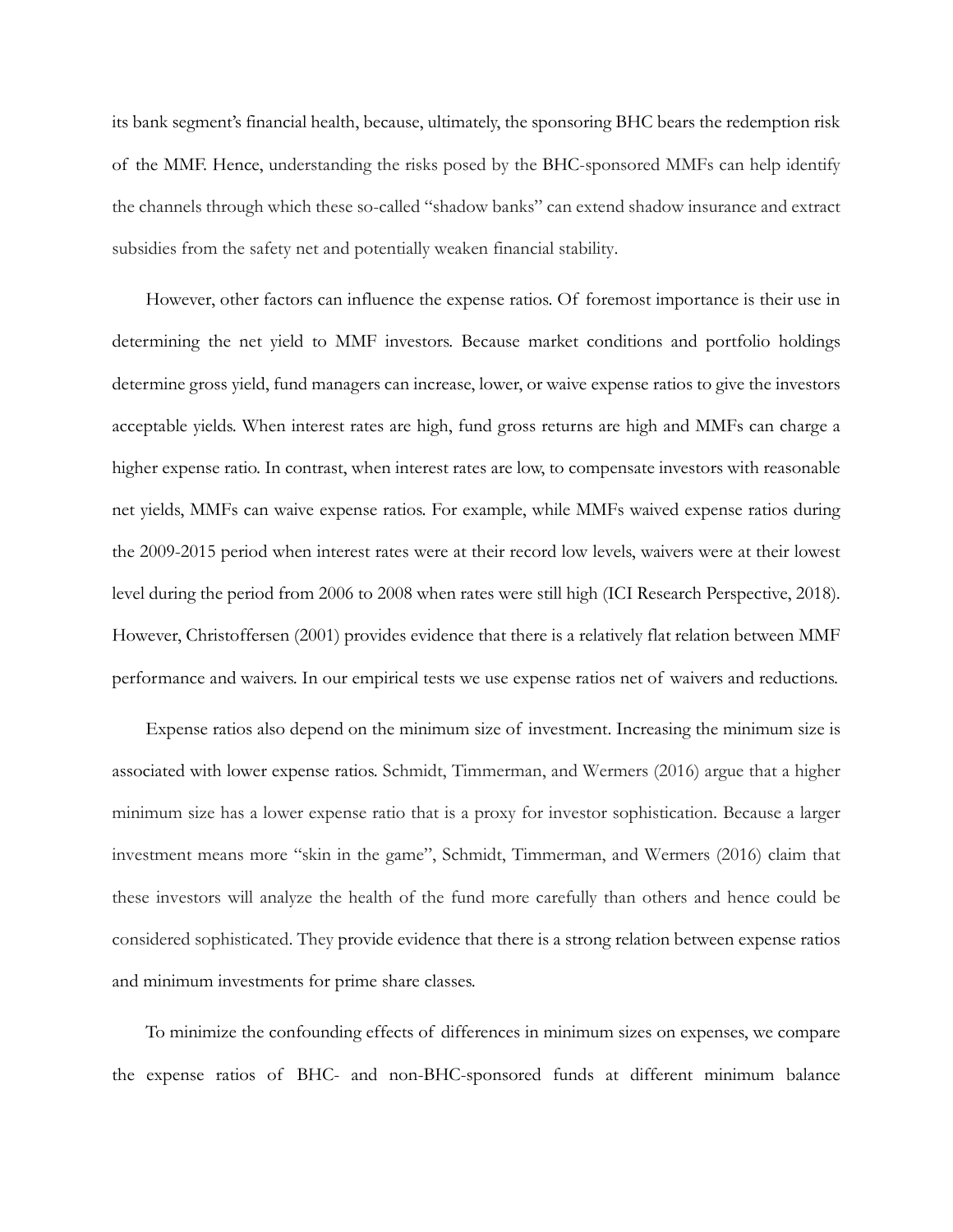requirements. We control for the effects of market interest rates and investor sophistication when we compare the expense ratios of different sponsors. Our premise is that a fund that implicitly provides a higher guarantee because of its BHC affiliation will tend to charge a higher expense ratio, regardless of the minimum investment size.

#### **3.1 Empirical strategy**

i<br>I

The \$350 billion contraction in the ABCP market in late 2008 cast doubts on the credit quality of many such short-term, AAA-rated asset categories (Covitz, Liang, and Suarez, 2009). PI-MMFs, which held such assets, experienced a significant credit event that reduced the value of their assets and brought them perilously close to breaking the buck. One of those funds, the Reserve Primary Money Market Fund, was not able to weather the storm because of its exposure to Lehman's commercial paper. On September 15, 2008, Lehman declared bankruptcy that caused a severe credit event on the Reserve Fund's assets. A day after Lehman's crisis, the Reserve Fund broke the buck on September 16, [2](#page-12-0)008, that then triggered the largest crisis in the history of the US MMF industry.<sup>2</sup> The collapse of the Reserve Fund sparked unprecedented mass withdrawals from PI-MMFs. From September 12 to October 1, 2008, PI-MMFs lost a total of \$460 billion, which was 29% of industry assets.<sup>[3](#page-12-1)</sup>

We compare gross yields, expense ratios, and net yields at funds with BHC and non-BHC sponsors of the fund complex before and after this shock to the industry. An examination of the differential reaction of BHC-sponsored and non-BHC-sponsored MMFs in terms of how they adjust their expense ratios and net yields can lead to important insights. One plausible reaction after the Lehman-Reserve-Fund episode is that funds could have lowered their expense ratios to stop investors

<span id="page-12-1"></span><span id="page-12-0"></span><sup>2</sup> See Strahan and Tanyeri (2013), McCabe (2010), Investment Company Institute (2009), Securities and Exchange Commission (2009).

<sup>3</sup> We calculate this percentage from data provided by *iMoneyNet*. See Strahan and Tanyeri (2013) and McCabe (2010).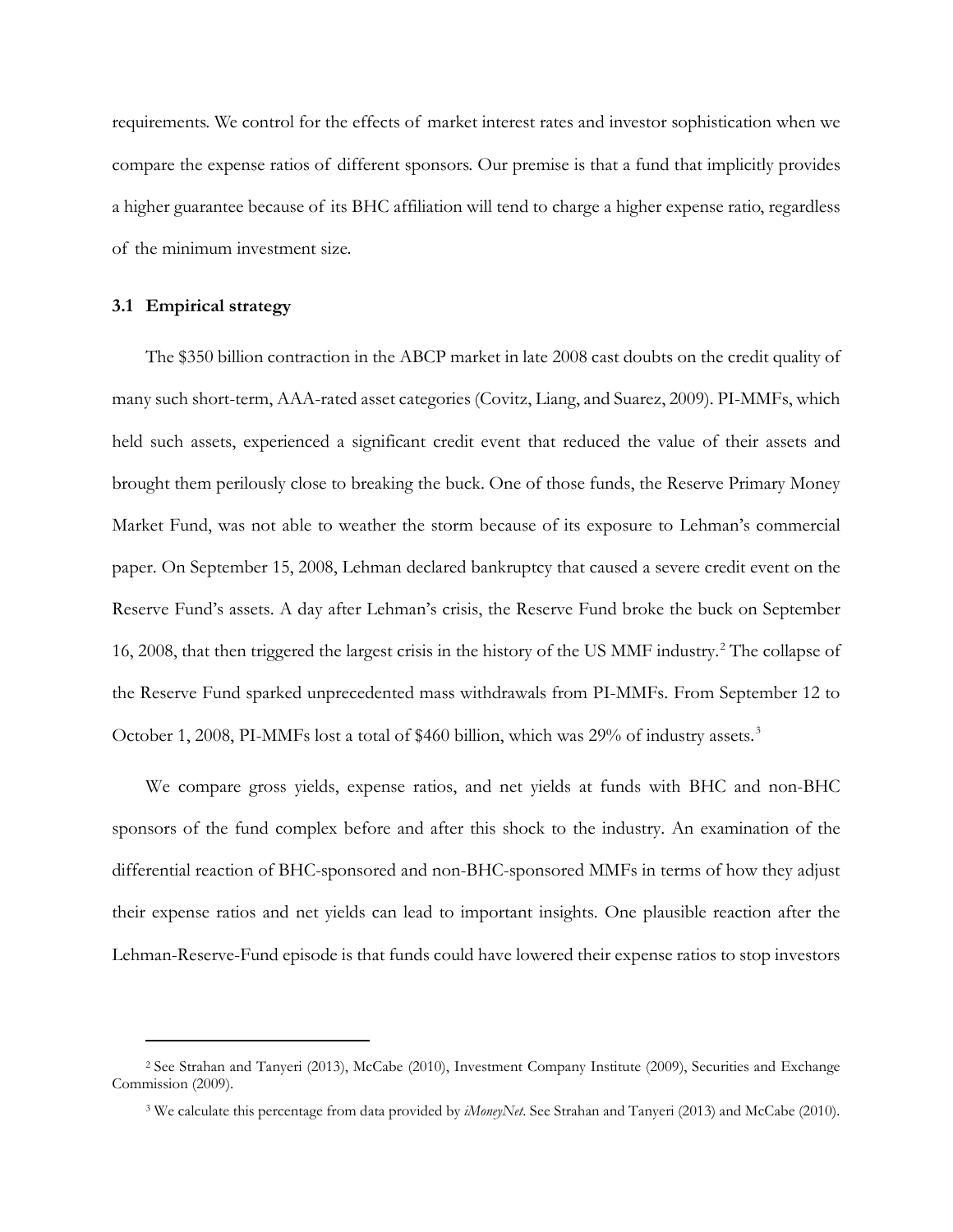from redeeming their funds. Alternatively, funds could have increased their expense ratios because their sponsors had stepped in to support the ailing funds. Hence, examination of the differential reaction to this shock can show whether BHC-sponsored funds charged higher expense ratios regardless of the size of the investment. It is also instructive to test the differential reaction of investors in terms of their redemption decisions. This analysis can show whether investors react to changes in expense ratios before and after the crisis.

To provide a test of statistical significance we use a difference-in-differences specification to test the changes in our focal variables between BHC- and non-BHC-sponsored funds before and after September 2008 Lehman crisis. The specification is as follows:

$$
Focal Variable_{j,t} = \gamma_1 Bank_j + \gamma_2 Post_t + \gamma_3 Post_t * Treated_j + \omega Controls_{jt} +
$$
  
ShareClass<sub>j</sub> +  $\varepsilon_{jt}$ , (1)

where *j* and *t* denote the share class and the month, respectively. The focal variables are gross and net yields that are calculated as the 30-day gross compound yield, the expense ratio, and the outflow that are calculated as the percentage changes in total net assets. The variable *Bank* equals one for the BHCsponsored funds and zero otherwise. *Post* is equal to one for October 2008–March 2009 and zero for March–August 2008. The month of September is excluded from the analysis. The difference-indifferences estimator,  $\gamma_3$ , is the coefficient for the product of the *Treated* and *Post* variables. This is the main coefficient of interest and measures the value of the focal variable after the Lehman collapse.

The vector of controls contains other variables that are correlated with the focal variables. One important control is the riskiness of the asset holdings. For this, we use two measures. The first is the weighted asset maturity (WAM), since assets with shorter maturities are easier to liquidate (McCabe, 2010). The second is the investors' perception of the liquidation values of the assets. Kacperczyk and Schnabl (2013) argue that investors perceive bank obligations, floating rate notes, and commercial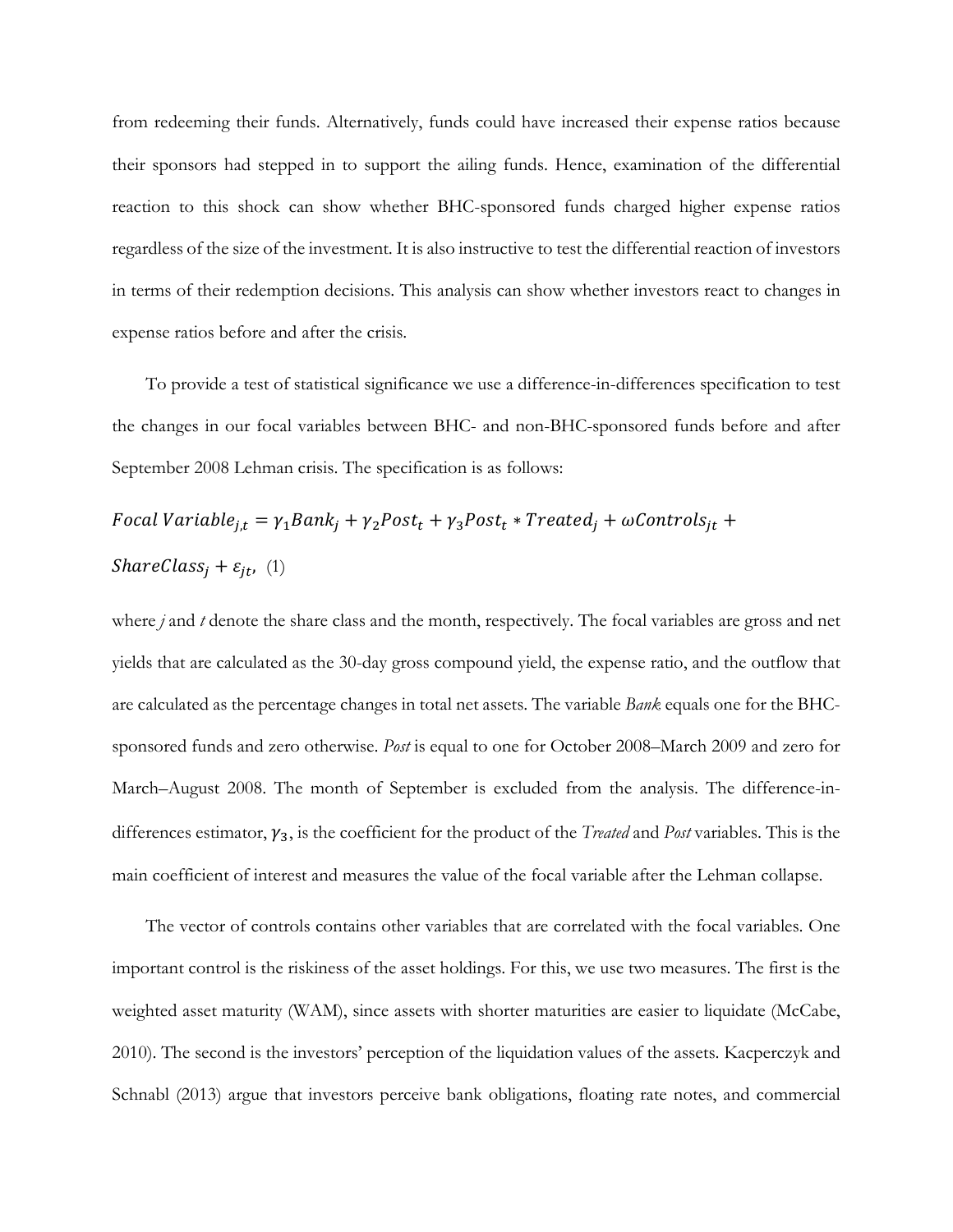paper to have lower liquidation values. They classify US Treasury securities, repurchase agreements (repos), and bank-time deposits as assets with high liquidation values. We follow Kacperczyk and Schnabl (2013) and create a risky holdings variable as a proxy for portfolio riskiness. Two additional variables control for the size of the fund complex and the age of the fund. We should note that complex size and fund size are correlated. For our BHC-sponsored sample, the correlation between complex size and BHC size is 51% with significance at the 1% level.

In addition, when we estimate equation 1 for the expense ratio, we use the log of minimum investment as a proxy for investor sophistication (Schmidt, Timmerman, and Wermers, 2016). We estimate the regressions at the share-class level and cluster all standard errors at the fund level. We cluster at this level because all share classes within a fund have identical portfolios and are managed by the same fund manager. Thus, we expect estimation errors across share classes within the same fund to be correlated. Clustering at the fund level accounts for arbitrary correlation within funds.

#### **4. Data**

I

#### **4.1 Data source**

We use data from the *iMoneyNet* datasets that contain detailed historical information on individual US MMFs. Schmidt, Timmermann, and Wermers (2016) compare *iMoneyNet* data to statistics from the Investment Company Institute and find that *iMoneyNet* data cover about 93.5% of the total dollar value of US PI-MMFs.

We use three panel datasets: monthly, weekly, and daily observations. All three datasets record the total amount in each share class (share class assets). Each share class has an associated fund name.<sup>[4](#page-14-0)</sup>

<span id="page-14-0"></span><sup>4</sup> The *iMoneyNet* data calls total amount in each share class as "share class assets" and fund name as the "master class fund name".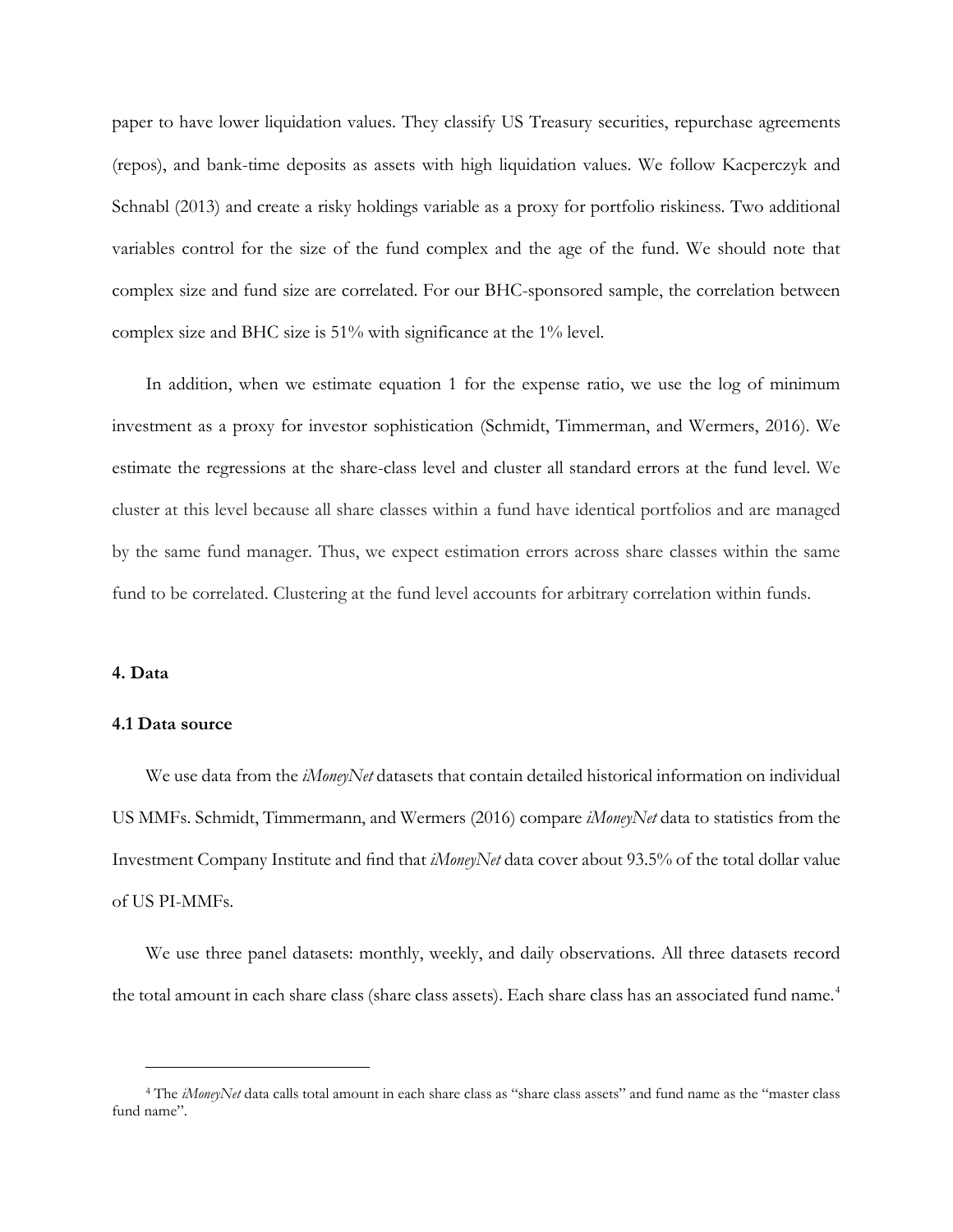In addition, the datasets contain the expense ratio, gross yield, and net yield for each share class. The weekly and monthly datasets have the asset composition of the funds' portfolios that comprises the weighted average maturity and the fraction of a fund's portfolio that is held in commercial paper, floating-rate notes, repos, bank deposits, non-deposit bank obligations, and US government securities.

#### **4.2 BHC Sponsorship Identification**

i<br>I

The critical aspect of our analysis is the identification of the fund sponsors in terms of BHC or non-BHC affiliation. The *iMoneyNet* datasets contain a binary bank identifier. However, this variable does not vary over time and are fixed at values corresponding to the last date in each *iMoneyNet* dataset.

To identify the sponsorship status of each fund complex, we manually match the name of each fund complex in our data to a BHC or non-BHC sponsor.<sup>[5](#page-15-0)</sup> Specifically, we identify the MMF referenced by the fund complex's name. Then, we search the SEC filings and the business press to identify all ownership/sponsorship relations between the MMF and other financial institutions over our sample period. We define a fund complex as being *bank-sponsored* if it is affiliated with a BHC, a financial holding company (FHC) with a subsidiary commercial bank, or a commercial bank that is not a member of the BHC. [6](#page-15-1) Thus, we correct the original bank sponsor identifier from *iMoneyNet* by adjusting it to be historically accurate.

Appendix A shows the fund complexes and the number of funds and share classes that are in our analysis. The last two columns show that the *iMoneyNet* identifier and the corrected identifier, respectively. As the appendix shows, in the case of 17 complexes, the *iMoneyNet* identifier requires modification. These changes fall into three categories. The first pertains to instances where the

<sup>&</sup>lt;sup>5</sup> We have used this matching information from Philip Ostromogolsky's work that spans the period of 1986-2016.

<span id="page-15-1"></span><span id="page-15-0"></span><sup>6</sup> The definition of commercial bank excludes the following types of institutions: industrial loan company, federal savings bank, savings and loan institution, savings and loan holding company, and credit union.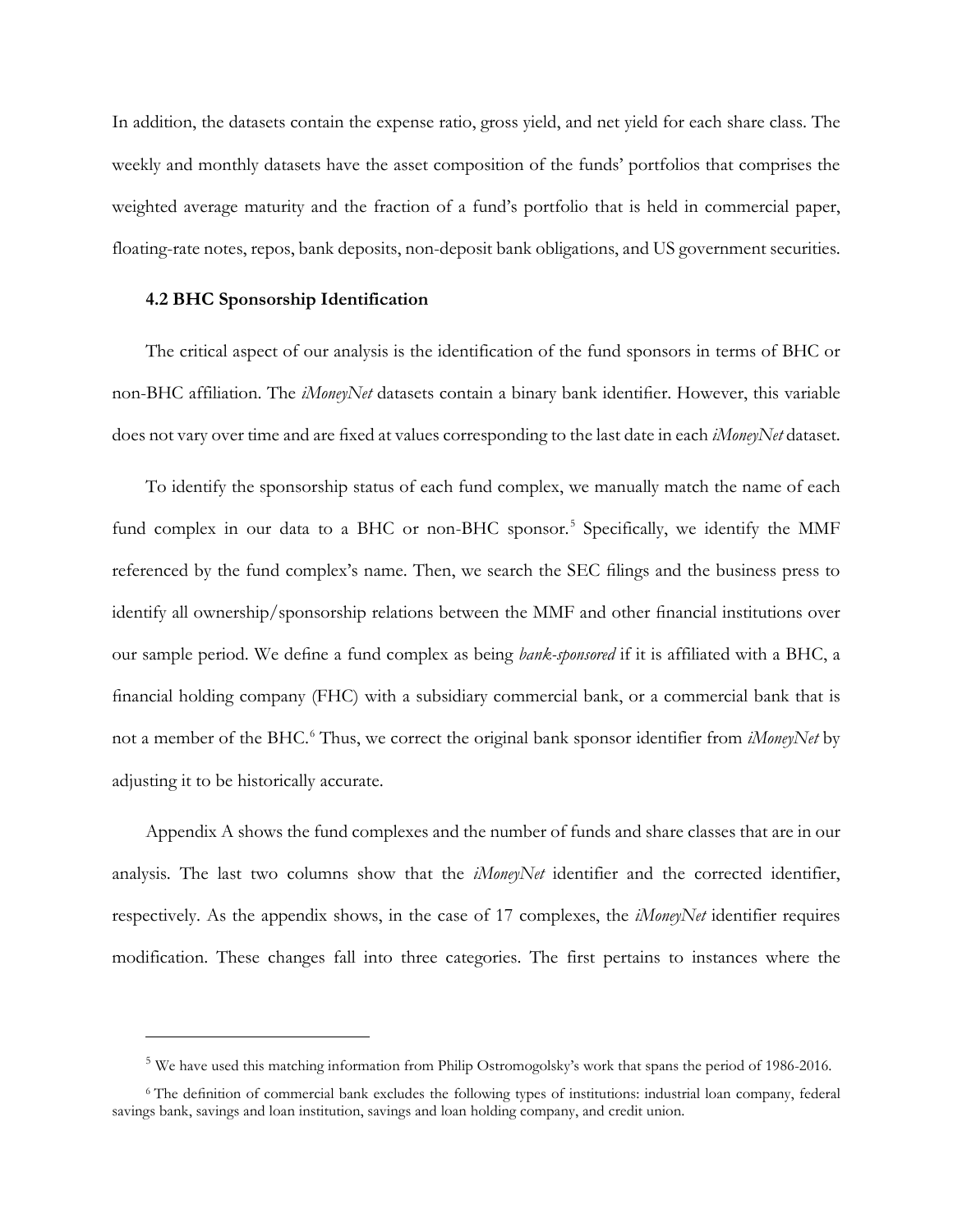sponsoring firms changed their filing status to a BHC over the sample period. This change accounts for differences in two fund complexes and the eight funds within these complexes. They are Goldman Sachs and Morgan Stanley that were investment banks before the crisis and became BHCs shortly after the Lehman collapse. The *iMoneyNet* files carry these two sponsors only as BHCs whereas they should be non-BHCs up until their switch.<sup>[7](#page-16-0)</sup> The second type is not an error, but a difference in usage. We consider a sponsor to have access to the *domestic* safety net if it has a domestic regulatory holder. For six complexes and nine funds, sponsors were recorded correctly as "BHCs" by *iMoneyNet*, but these BHCs lack a domestic regulatory holder. We treat a fund complex of a foreign bank as a non-BHC fund because these foreign banks do not have the same safety net advantages as US banks. In one case, we correctly identified a parent to be a domestic institution and changed its identification from a non-BHC to a BHC. The third and final type of difference is due to other data discrepancies. These apply to nine fund complexes and 21 funds within these complexes. In some cases, *iMoneyNet* codes private uninsured banks as a BHC, which does not match our usage.

#### **4.3 Summary Statistics**

i<br>I

In Table 1, we provide the average portfolio makeup of PI-MMFs overall and by BHC-type (bank or non-bank) for the months of June 2008 and December 2008. These two months are representative of the pre and post periods. We take June and December as representative months for the pre- and postcrisis periods. There are 345 distinct prime institutional share classes with 230 non-BHC-sponsored share classes and 115 BHC-sponsored share classes as of these two dates.

The first three columns of Table 1 pertain to June 2008. In terms of our focal variables, gross yield, expense ratio, and net yield, there is no difference on average between the BHC-sponsored and

<span id="page-16-0"></span><sup>7</sup> In the case of Goldman Sachs, *iMoneyNet* shows some funds to be bank and some to be nonbank within the same complex. We consider all funds under Goldman Sachs to be nonbank sponsored while Goldman Sachs was not officially a BHC.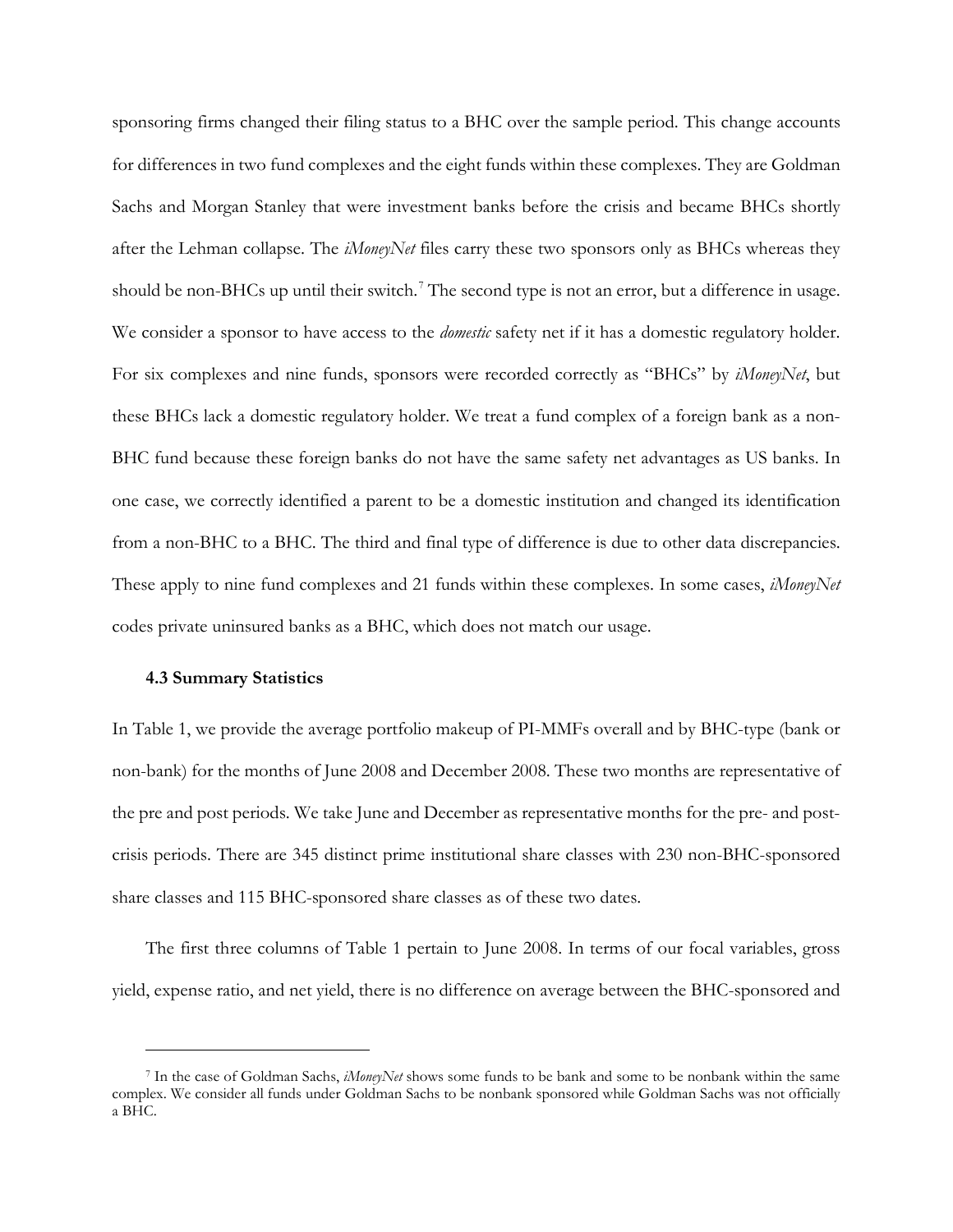non-BHC-sponsored MMFs. With few exceptions, the portfolio characteristics of funds sponsored by BHCs and non-BHCs are statistically identical as of this date. In terms of measures of asset risk, including WAM, age, complex size, government debt (US Treasury and agency debt), repos, and BHC obligations, non-BHC and BHC sponsored funds are statistically indistinguishable. However, the compositions do vary in a few categories. First, BHC-sponsored funds hold significantly more time deposits, which stands to reason, though these holdings represent a relatively small component of total assets. The BHC-sponsored funds also hold less in floating rate notes (FRNs) than non-BHCs, though this difference is only marginally significant. The last difference is in the composition of their commercial paper holdings, where non-BHCs held significantly more ABCP than BHCs, 20% to 10%, while BHCs held more non-ABCP than non-BHCs, 29% to 22%. However, in aggregate, risky asset holdings do not statistically differ between BHC- and non-BHC-sponsored MMFs.

The last three columns of [Table 2](#page-32-0) provide the same information about portfolio composition for December 2008. The picture changes substantially after the fall of Lehman and the ensuing run on PI-MMFs. Markedly, funds sponsored by BHCs charge a significantly higher expense ratio of 44 basis points versus the 36 basis points charged by funds with non-BHC sponsors as of December 2008. This change is reflected as well in the significant difference in the net yield. Investors in BHCsponsored funds received 136 basis points on average, while investors in funds that were not sponsored by BHCs received 153 basis points on average. In other words, while non-BHC sponsors kept their expense ratios unchanged relative to 2008, BHC sponsors showed a significant departure from the industry average and charged higher expense ratios and paid lower net yields to their institutional customers after the Lehman crisis. This observation provides the initial support to our hypothesis that these investors were willing to pay for BHC sponsorship when it was needed most immediately following the crisis. In terms of asset composition, both types of MMFs have similar portfolios and there is no statistical difference in the holdings of risky assets in aggregate.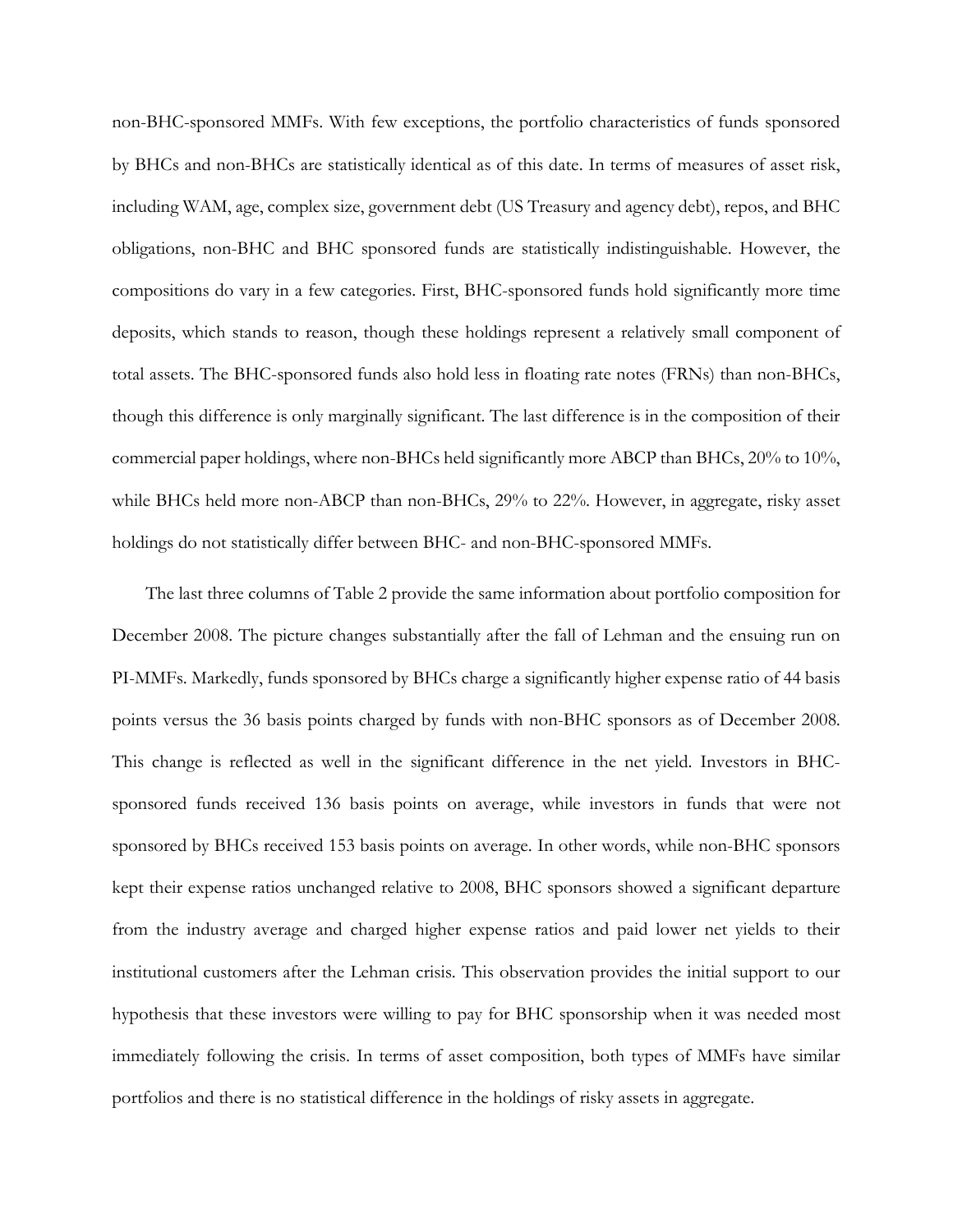#### **5. Do institutional investors value BHC sponsorship of MMFs?**

#### **5.1 Univariate analysis**

The main hypothesis of the paper is that because BHC-sponsored funds provide a more credible guarantee, institutional investors are willing to accept lower yields from their PI-MMFs. To test this hypothesis, we first examine the time-series behavior of the gross yield and the expense ratio for BHCsponsored and non-BHC-sponsored funds during 2006-2010. Figure 1 displays the average gross yields for both types of funds. The vertical lines represent August 2007 and September 2008, respectively. August 2007 is the time when the French bank BNP Paribas announced that they were freezing \$2.2 billion of subprime funds and were barring investors from redeeming cash from the funds. As we indicated earlier, Kacperczyk and Schnabl (2013) argue that August 2007 marks the time when the MMFs' opportunities had changed and their industry had phased into a riskier environment.

We observe that the average gross yields for BHC-sponsored and non-BHC-sponsored funds experienced a slight uptick immediately after August 2007 but the increase was not significant and there was no statistical difference between their average yields. Figure 1 also shows that shortly after August 2007, the gross yield offered by both types of funds declined dramatically until August 2008. This result is a direct consequence of the decline in short-term rates. The three-month yield on Treasury bills was 4.55% on September 4, 2007 and declined to 1.72% on September 2, 2008. However, shortly after September 2008, non-BHC-sponsored funds on average had gross yields slightly higher than the average gross yield offered by BHC-sponsored funds. This observation means that the immediate reaction of non-BHC-sponsored funds was to increase the gross yield possibly to prevent redemptions. The difference disappears in 2009 and thereafter.

Figure 2 displays the average expense ratios during the same period. We should note that the expense ratios for the 2006-2008 period are not confounded with fee waivers because, as indicated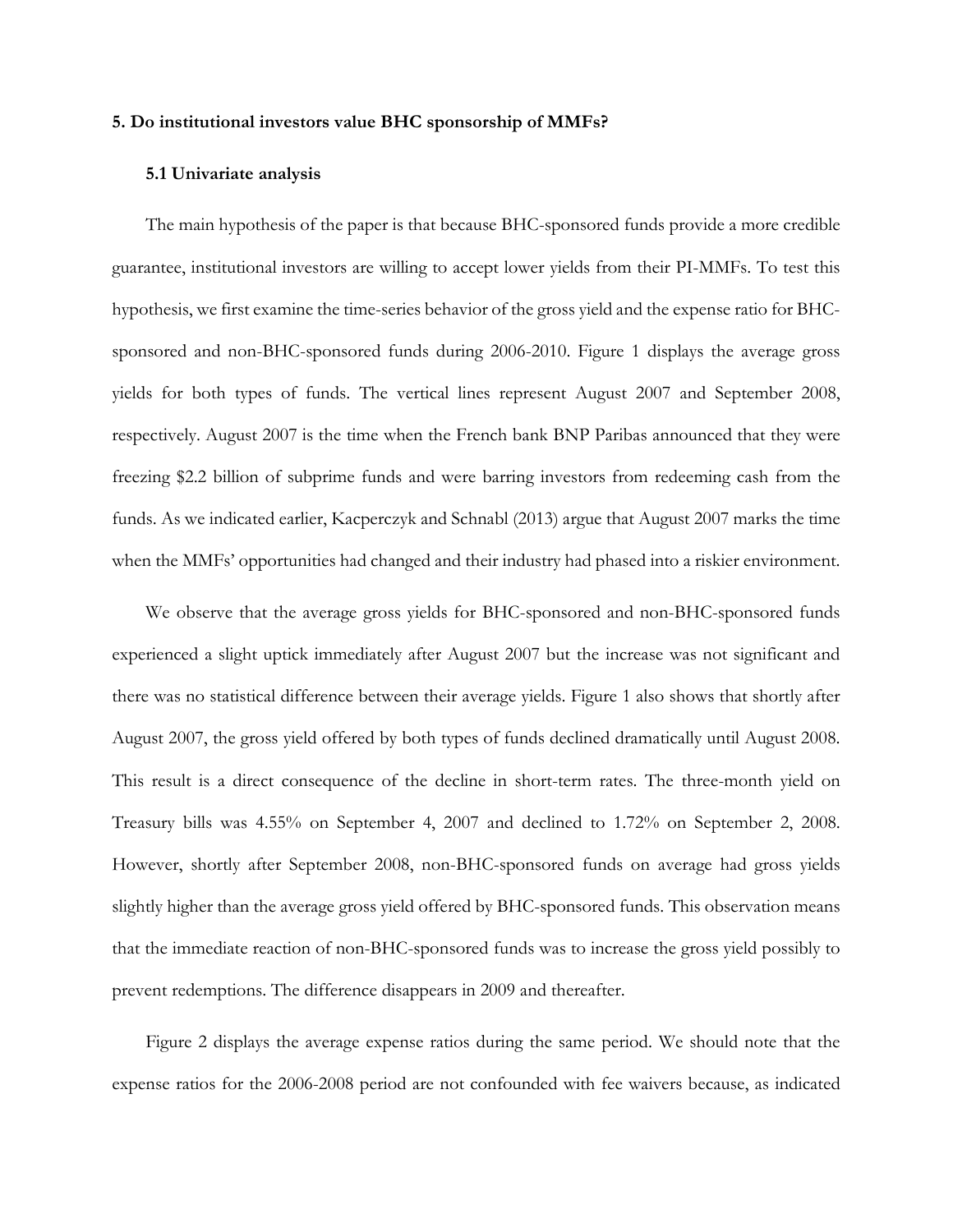above, fee waivers were at their lowest level during this period. We observe an interesting pattern. The BHC-sponsored PI-MMFs increased their expense ratios relative to non-BHC-sponsored PI-MMFs right around August 2007. However, the difference is not statistically significant. As September 2008 approached, we observe that BHC-sponsored funds further increased their expense ratios while non-BHC-sponsored PI-MMFs slightly decreased their expense ratios. Following September 2008 the expense ratios diverged sharply; the difference between the two types of funds reached its maximum as the BHC-sponsored funds charged higher rates on average by roughly 8 basis points by January 2009.

#### **5.2 Difference-in-differences analysis**

To provide further support for these observations, we control for fund characteristics and estimate a difference-in-differences between BHC- and non-BHC-sponsored funds before and after the Lehman crisis for gross yield, expense ratio, and net yields. We report the results in Table 2. Column 1 shows that BHC-sponsored funds earned significantly lower gross yields relative to non-BHC-sponsored funds post-Lehman (September 2008 – March 2009) than pre-Lehman (March – August 2008). As shown in Column 2, investors in BHC-sponsored PI-MMFs received a net yield that was 12 basis points lower than that of investors in non-BHC-sponsored funds following the Lehman failure. Given that the non-BHC-sponsored PI-MMFs average net yield was 153 basis points, the 12 basis points difference means that investors accepted an 8% lower net yield from BHC-sponsored PI-MMFs relative to non-BHC-sponsored funds. The major factor underlying this result was the higher expense ratios charged by the BHC-sponsored funds despite earning lower gross yields. Column 3 shows that the expense ratios are 7 basis points higher for BHC-sponsored MMFs, or 20% higher than the expense ratios that non-BHC-sponsored funds charged post-Lehman.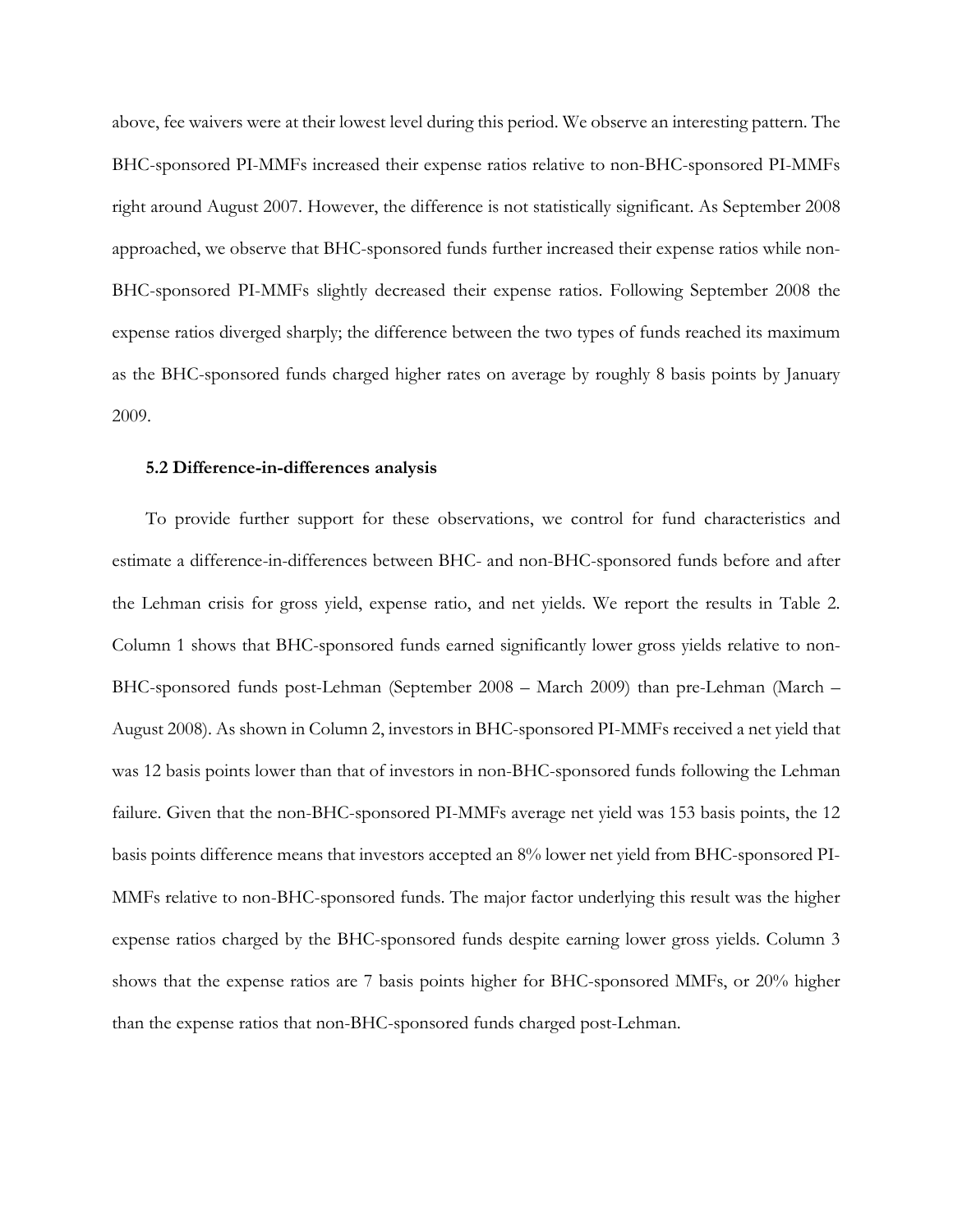The control variables have the expected signs. The gross and net yields have positive correlations with Treasury yields. However, funds charge more on average when Treasury yields are low. This seemingly counterintuitive result is plausible given that the BHC-sponsored funds charge higher expense ratios throughout the declining interest rate environment. We also observe funds that held riskier holdings realized higher gross yields and, consequently, net yields. The riskiness of a fund's holdings did not affect the expense ratio. In a robustness check, we broke up the portfolio into its finest observable constituent parts<sup>[8](#page-20-0)</sup> and estimated the same baseline regressions. Given the central role of ABCP in the financial crisis, it seems quite plausible that this variable, in particular, could have a direct impact on the results. We find that commercial paper, floating rate notes, bank obligations, and time deposits are all very significant and positive in gross yield and net yield, but not expense ratio. ABCP and repos are not significant for either. None of the additional portfolio components are important predictors of the expense ratio.

*iMoneyNet* reports investor returns over different time intervals. In Table 3, we demonstrate the robustness of the results pertaining to net yield to these different measures of investor returns. These measures are the 30-day net simple yield, the 7-day net compound yield, the 1-month net simple return<sup>[9](#page-20-1)</sup>, the 1-month net simple yield, and the 1-day net simple yield. We observe that in all cases, irrespective of the specific yield, the net return on investment is 10 to 13 basis points lower for the MMFs that were sponsored by BHCs after the collapse of Lehman.

#### **5.3 Distribution of expense ratios**

i<br>I

<span id="page-20-0"></span><sup>8</sup> These are asset backed commercial paper, bank obligations, commercial paper, floating rate notes, repos, time deposits, and US government debt.

<span id="page-20-1"></span><sup>9</sup> We use *iMoneyNet*'s definitions that calculate "yield" by using the dividend factor and the "return" by using the dividend factor plus capital gains and losses.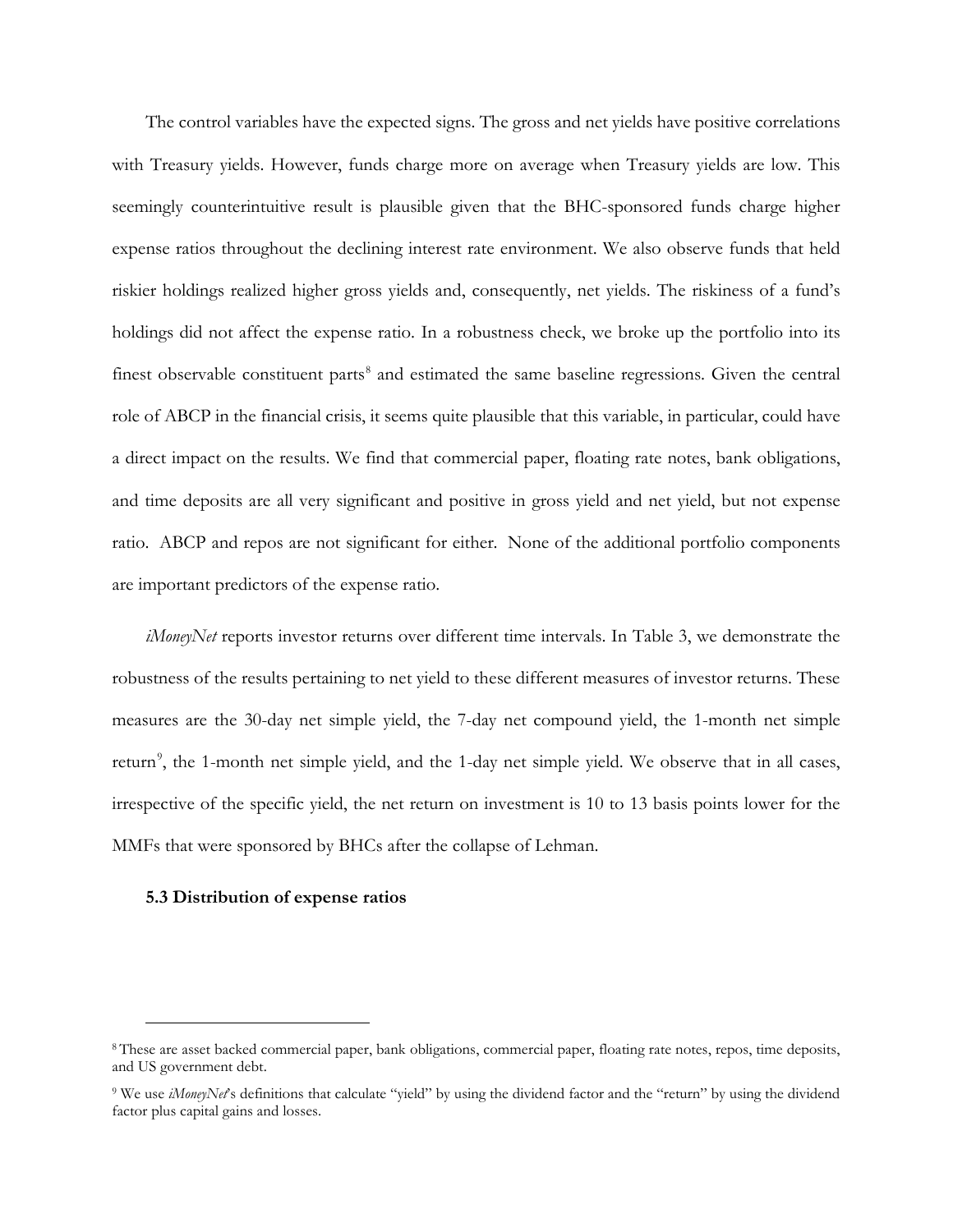Next, we examine the variation in expense ratios across different minimum required investments. We segregate funds into three buckets: "small" for funds with minimum balances of less than \$25,000, "medium" for funds with between \$25,000 and \$1,000,000, and "large" for funds with minimum balances of more than \$1,000,000. Figure 3 displays the average expense ratios for each of these three buckets of minimum balances. Expense ratios are inversely related to the size of minimum investment requirement for both types of funds. This observation is consistent with Schmidt, Timmerman, and Wermers (2016) who argue that minimum investments capture investor sophistication. Funds with higher minimum investments attract more sophisticated investors who pay lower expense ratios. However, we observe that on average, BHC-sponsored PI-MMFs increased the expense ratios at every minimum size bucket in the post-Lehman period. These observations cannot be consistent with investors getting less sophisticated (justifying charging a higher expense ratio) in a falling interest rate environment. In contrast, the results give support to the argument that expense ratios reflect risk, at least to some extent. We argue that BHC-sponsored funds charge higher expense ratios in an environment where the implicit insurance the sponsoring BHC provides becomes more valuable.

#### **5.4 Economic significance**

In Table 2, we show that the expense ratios at BHC-sponsored funds were seven basis points higher than the expense ratios at nonbank sponsored funds. Our argument is that this finding reflects a form of insurance against losses on funds placed by their sponsored MMF. While the BHC sponsor's guarantee is implicit, there are analogous guarantees that are easily observed and provide protection to investors against loss; with that protection, itself, being derived from the same ultimate source: the federal government. This relation can provide an idea of the economic magnitude of the observed difference in charged expense ratios and provide a reasonable benchmark.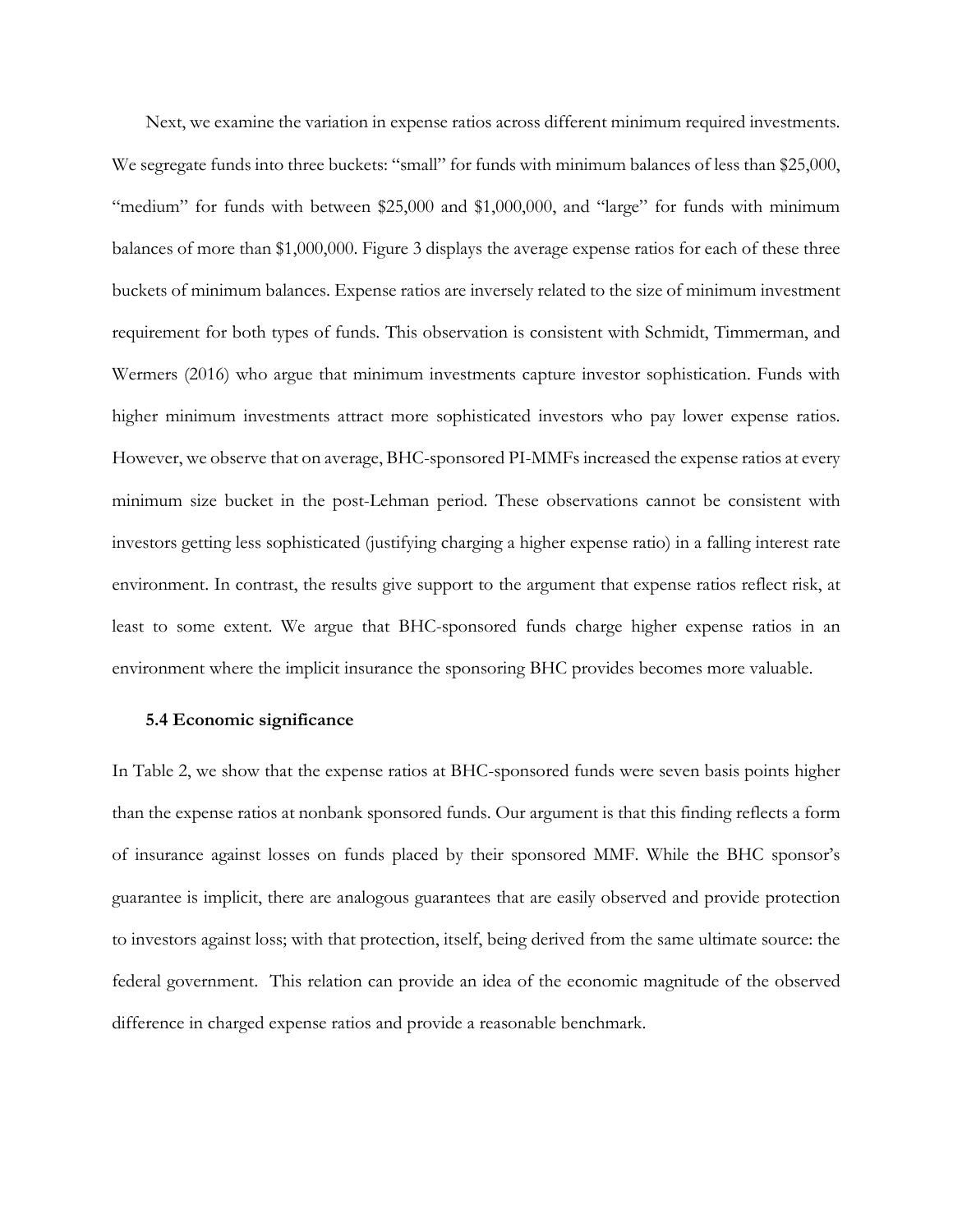In the United States, funds placed directly in a bank, for instance in a money market deposit account, are explicitly insured by the Federal Deposit Insurance Corporation (FDIC) (under the applicable statutory conditions). In 2008, matching the bulk of our sample period, the FDIC guaranteed an average of \$4.6 trillion in insured deposits. That same year, it collected \$3 billion in insurance assessments (i.e., insurance premiums) that equals a 7 basis points insurance premium per insured dollar. Our point estimates of around 7 basis points for a qualitatively similar "insurance" guarantee aligns remarkably well with this point of reference.

#### **5.5 Placebo test**

We have thus far shown a significant difference in the response to the Lehman failure of PI-MMFs sponsored by BHCs and those that are not. However, it is conceivable that there are other explanations for this observation. For instance, potentially, there could be a clientele difference between BHC- and non-BHC-sponsored PI-MMFs. Perhaps investors in BHC-sponsored PI-MMFs are less financially sophisticated, and therefore more willing to accept a larger expense ratio and lower net yields. Along the same lines, differences in expense ratios might have nothing to do with the underlying risk but instead with the unobserved differences between BHC- versus non-BHCsponsored PI-MMFs. Alternatively, perhaps due to the structure of the tests or because of coincidental events surrounding the Lehman failure, the tests are biased in favor of finding a result.

To analyze these concerns, we construct a "placebo" test in which the PI-MMFs have both BHC and non-BHC sponsors that were also exposed to the Lehman failure but were less affected by the changes in risk: Government Institutional MMFs (GI-MMFs). The asset holdings of these funds are much more restricted than PI-MMFs and predominantly contain bonds of government and government-sponsored entities. To facilitate a falsification test, we apply the identical analysis as in Table 2 to the GI-MMFs; the results are shown in Table 4. We observe that contrary to the results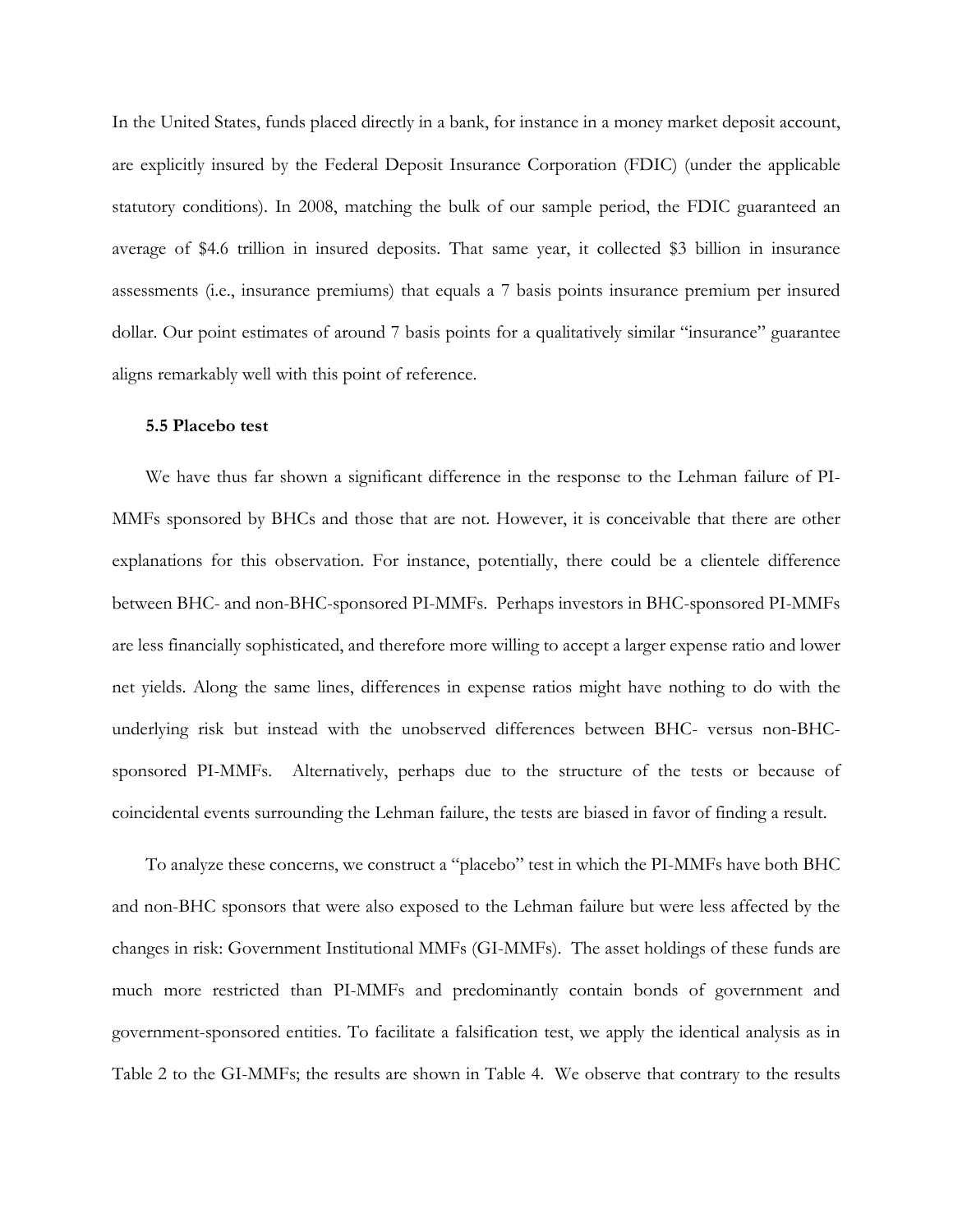for PI-MMFs, we find no significant difference between GI-MMFs sponsored by BHCs and those that are not. If there were unobserved characteristics of BHCs or of their clientele that generated our main results, we would expect that result to carry over to other funds sponsored by the same BHCs and non-BHCs. If the differences in expense ratios were unrelated to risk, we would expect to see them both in relatively risky PI-MMFs *and* in relatively safe GI-MMFs. Moreover, if our tests were biased towards finding a result, we would be more likely to see a significant result in the second environment, as well as the first. The fact that we find none of these outcomes adds confidence to our interpretation that the observed significant differences in the change in expense ratios of PI-MMFs are associated with increased risk.

#### **6. Do institutional investors' redemptions differ by sponsor type?**

We next analyze the changes in the redemption decisions of investors during the post-Lehman period. Having observed that BHC-sponsored funds charged higher expense ratios, if BHC and non-BHC sponsors provided equal guarantees, we should expect to see these return-seeking, prime institutional investors move their funds away from the relatively expensive BHC-sponsored funds toward the relatively inexpensive non-BHC-sponsored funds. This behavior would be consistent with the predictions of Christoffersen (2001), Christoffersen and Musto (2002), Kacperczyk and Schnabl (2013), and Cherenkov and Sunderam (2014).

To assess the difference in redemptions between BHC-sponsored and non-BHC-sponsored funds before and after the Lehman crisis, we use the data on daily assets under management from *iMoneyNet* and estimate equation 1. In Column 1 of Table 5, we report the difference-in-differences estimates between the post-Lehman period (September 2008 – March 2009) and the pre-Lehman period (March – August 2008). This analysis parallels that of Tables 2 and 3 in which we found that institutional investors earned less during the post-Lehman period at BHC-sponsored PI-MMFs. In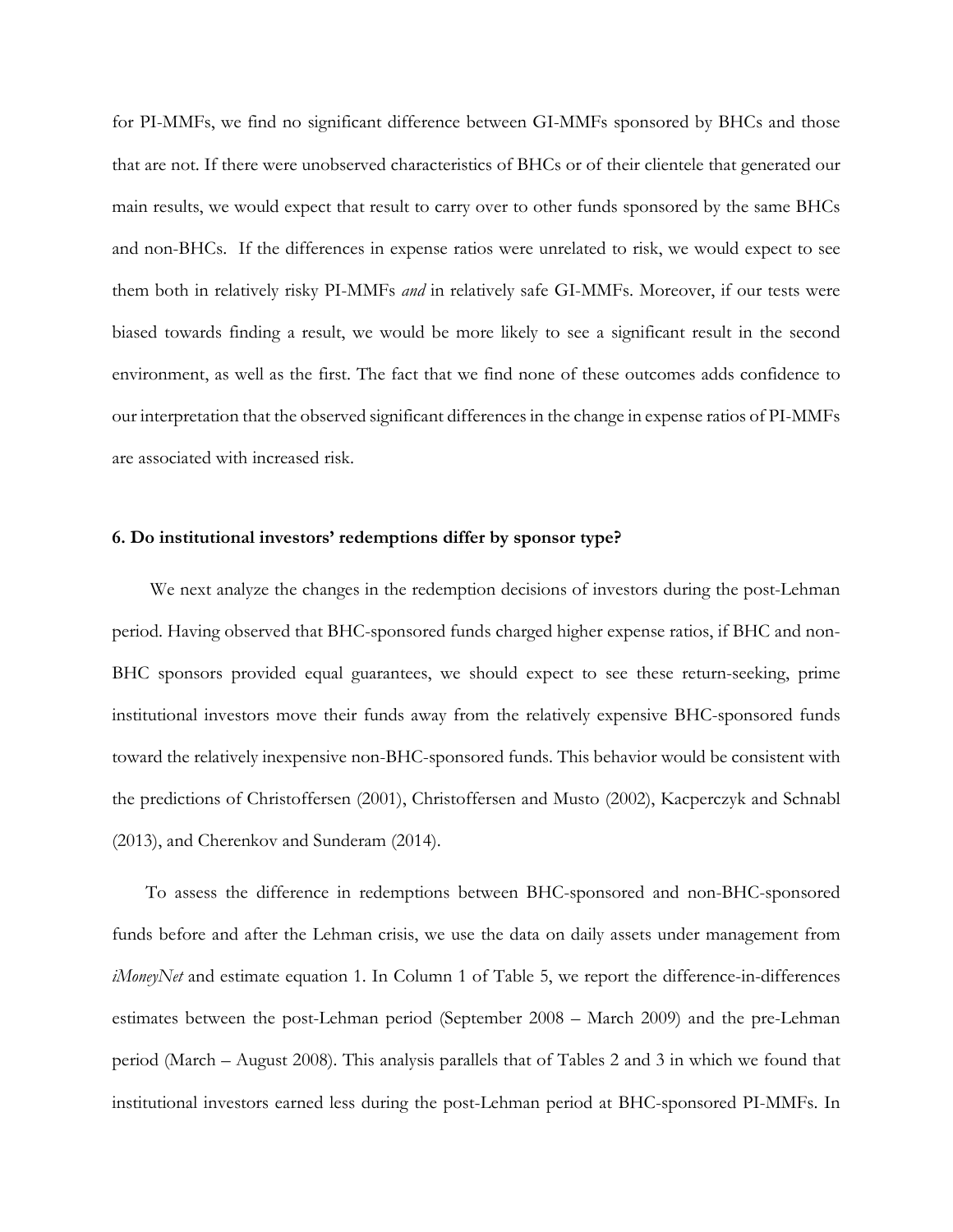contrast, Column 1 of Table 5 shows that investors at BHC-sponsored funds behave differently than what the research has predicted. After the collapse, even while the BHC-sponsored funds charged significantly higher expense ratios and, therefore, payed significantly lower net yields, these funds faced no greater associated net outflows of funds. In fact, BHC-sponsored funds experienced 40% lower outflows than the non-BHC-sponsored funds (although insignificant) during the post-Lehman period.

In all, the evidence of the flow analysis shows that institutional investors in BHC-sponsored funds behave differently. Despite being charged higher expense ratios and earning lower net yields than investors in non-BHC sponsored funds, they do not respond by redeeming more. Instead, investors in non-BHC sponsored funds redeem more, suggesting that BHC-sponsorship provides a safety net for institutional investors, which they are willing to pay for.

#### **7. Conclusion**

PI-MMFs are an important part of the shadow banking system. In this paper, we show that an important distinguishing feature of these funds is that PI-MMF investors perceive BHC-sponsored funds to be less risky than non-BHC-sponsored PI-MMFs and price this BHC affiliation accordingly. We provide evidence that they accepted lower net yields and redeemed less, in contrast to explanations from the previous literature. In other words, institutional investors behaved as if they were paying insurance premiums to BHC sponsored MMFs to protect their investment against losses during the 2008 MMF crisis.

These observations are important in light of the definition of shadow banks first proposed by McCulley (2009) and followed by many others (Acharya, Schnabl, and Suarez, 2013; Kane 2013; Financial Stability Board, 2015). These definitions highlight two quintessential characteristics of shadow banks. One, they operate in the shadows without access to FDIC insurance. The other is that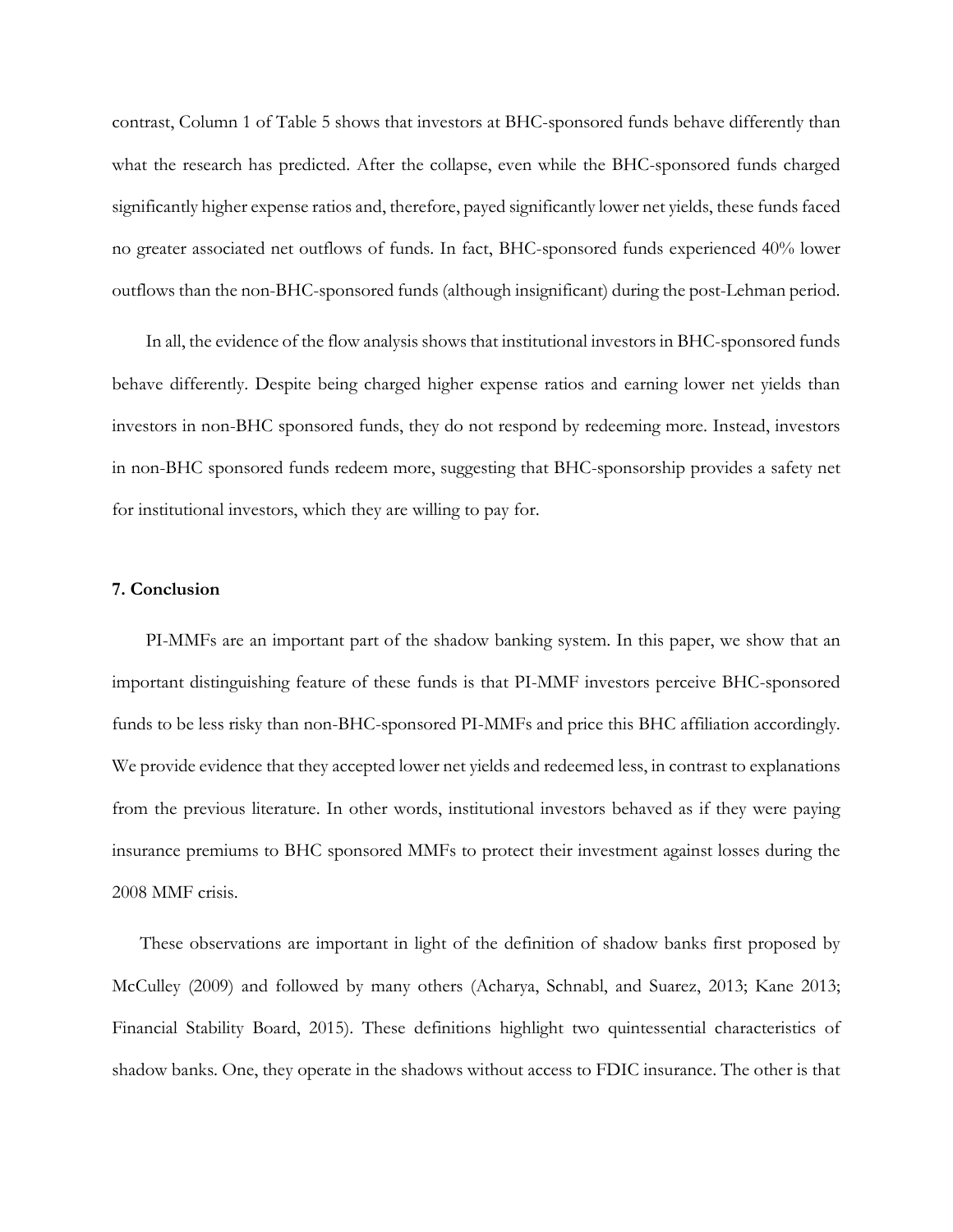because shadow banks do not have explicit access to the government safety net, they do not operate under the same regulatory constraints.

However, our findings add a third characteristic. We show that shadow banks can extend shadow insurance. We show that during the 2008 crisis BHC sponsored MMFs extended shadow insurance by charging "premiums" in the form of higher expense ratios. This guarantee was more pronounced at BHC-sponsored MMFs because sponsoring BHCs had access to the government safety net. Therefore, we believe it is best to characterize some of these nontraditional intermediation activities as "banks in the shadows extending shadow insurance" rather than "shadow banks."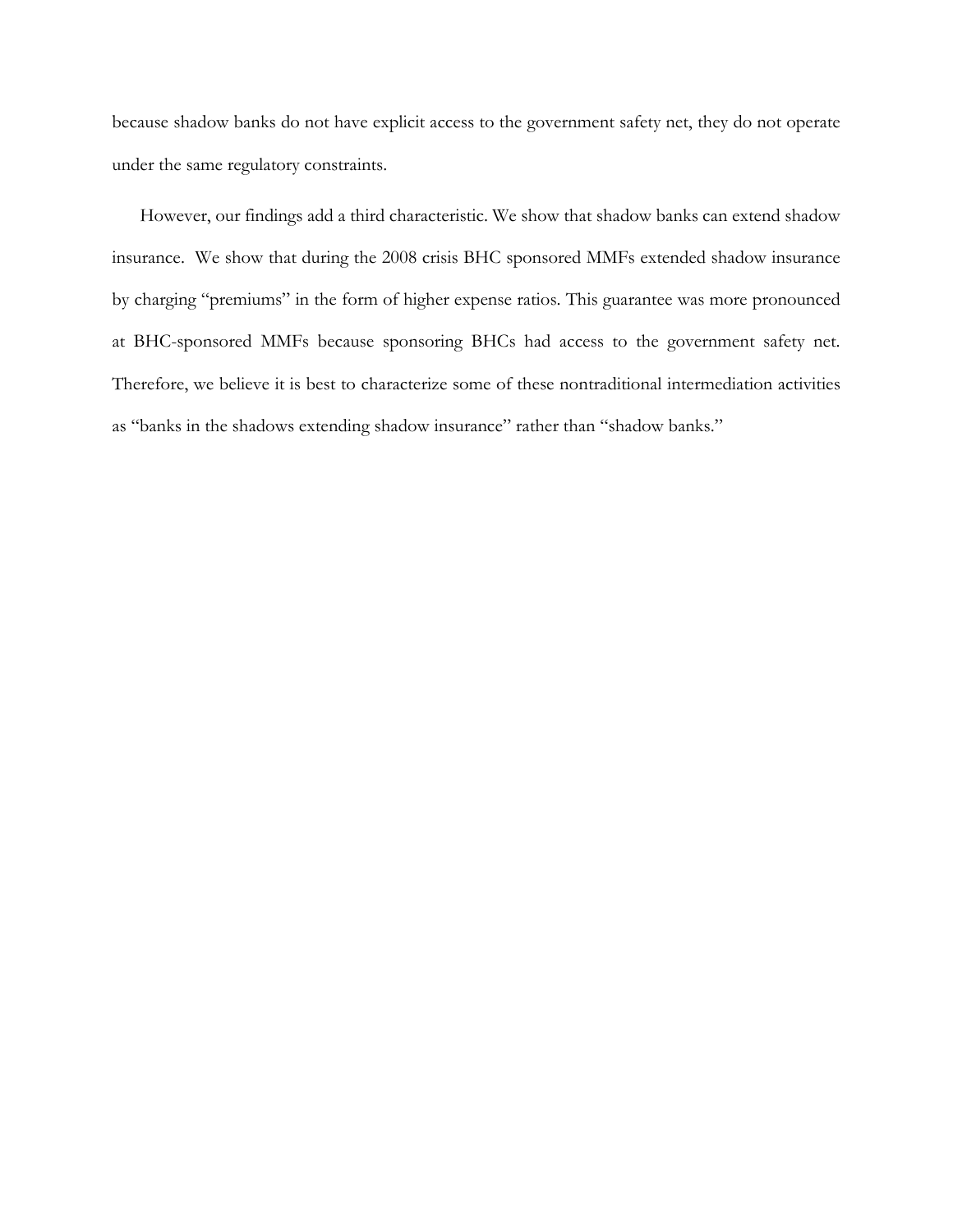#### **References**

- Acharya, Viral V., Philipp Schnabl, and Gustavo Suarez, 2013, "Securitization Without Risk Transfer," *Journal of financial Economics* 107, 515–536.
- Baklanova, Viktoria and Joseph Tanega, eds., 2014, *Money Market Funds in the EU and the US: Regulation and Practice*, Oxford University Press.
- Bertrand, Marianne, and Sendhil Mullainathan, 2003, "Enjoying the Quiet Life? Corporate Governance and Managerial Preferences." *Journal of Political Economy*, vol. 111, no. 5, pp. 1043– 1075.
- Board of Governors of the Federal Reserve System, 2016, "Bank Holding Company Supervision Manual," Division of Banking Supervision and Regulation.
- Burcu Duygan-Bump, Patrick Parkinson, Eric Rosengren, Gustavo A. Suarez, and Paul Willen, 2013, "How Effective Were the Federal Reserve Emergency Liquidity Facilities? Evidence from the Asset-Backed Commercial Paper Money Market Mutual Fund Liquidity Facility," *Journal of Finance* 68(2), 715-737. (Also available at www.bos.frb.org/bankinfo/qau/index.htm.)
- Buser, Stephen A., Andrew H. Chen, and Edward J. Kane, 1981, "Federal Deposit Insurance, Regulatory Policy, and Optimal Bank Capital," *Journal of Finance* 36(1), 51-60.
- Covitz, Daniel, Nellie Liang, and Gustavo A. Suarez, 2013, "The Evolution of a Financial Crisis: Collapse of the Asset-Backed Commercial Paper Market," *Journal of Finance* 68(3), 815-848.
- Christoffersen, Susan E. K., 2001, "Why do Money Fund Managers Voluntarily Waive Their Fees?" *Journal of Finance*, Vol 56 (3), 117-1140.
- Christoffersen, Susan E. K and David Musto, 2002, Demand Curves and the Pricing of Money Management, *The Review of Financial Studies,* Volume 15, Issue 4
- Ehrbar, Al, 1994, "The Great Bond Market Massacre," *Fortune Magazine*, October 17.
- Financial Stability Board, 2015, "Global Shadow Banking Monitoring Report 2015," November 12, [www.fsb.org/wp-content/uploads/global-shadow-banking-monitoring-report-2015.pdf.](http://www.fsb.org/wp-content/uploads/global-shadow-banking-monitoring-report-2015.pdf)
- Investment Company Institute, 2009, "Report of the Money Market Working Group," [https://www.ici.org/pdf/ppr\\_09\\_mmwg.pdf.](https://www.ici.org/pdf/ppr_09_mmwg.pdf)
- Investment Company Institute Research Perspective, Trends in the Expenses and Fees of Funds, 2017, April 2018, Vol 24 No 3
- Moody's, 2010, "Fund Support Key to Money Market Funds," *Moody's Investors Service*, August 9.
- McCabe Patrick E., 2010, "The Cross Section of Money Market Fund Risks and Financial Crises," *Finance and Economics Discussion Series* 2010-51, Board of Governors of the Federal Reserve.
- Morley, John, 2014, "The Separation of Funds and Managers: A Theory of Investment Fund Structure and Regulation," *The Yale Law Journal* 123(5), 1228-1287.
- Kacperczyk, Marcin and Philipp Schnabl, 2013, "How Safe Are Money Market Funds?" *Quarterly Journal of Economics* 128(3), 1073-1122.
- Kane, Edward J., 1981, "Accelerating Inflation, Technological Innovation, and the Decreasing Effectiveness of Banking Regulation," *Journal of Finance* 36(2), 355-67.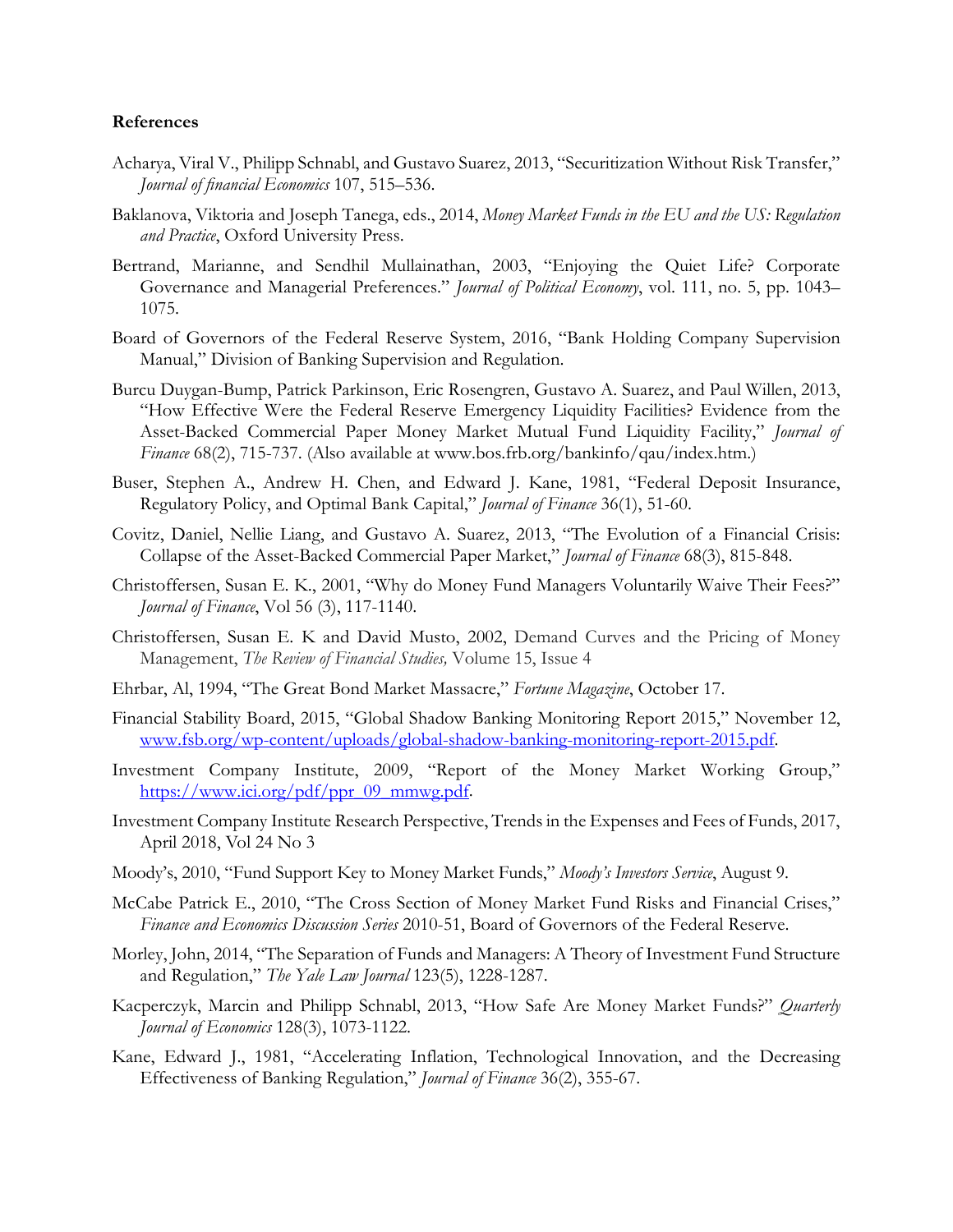- Kane, Edward J., 1983, "Policy Implications of Structural Changes in Financial Markets," *American Economic Review* 73(2), 96-100.
- Pogach, J. and Haluk Unal, 2020, "Banks' Nonbank Business," FDIC Working Paper
- Schmidt, Lawrence, Allan Timmermann, and Russ Wermers, 2016, "Runs on Money Market Mutual Funds," forthcoming in the *American Economic Review* 106 (9).
- Securities and Exchange Commission, 2009, "Money Market Fund Reform: Proposed Rule," [https://www.sec.gov/rules/proposed/2009/ic-28807.pdf.](https://www.sec.gov/rules/proposed/2009/ic-28807.pdf)
- Securities and Exchange Commission, 2014.a, "Money Market Fund Reform; Amendments to Form PF: Final Rule," [www.sec.gov/rules/final/2014/33-9616.pdf.](http://www.sec.gov/rules/final/2014/33-9616.pdf)
- Securities and Exchange Commission, 2014.b, "SEC Adopts Money Market Fund Reform Rules," *Press Release*, [www.sec.gov/News/PressRelease/Detail/PressRelease/1370542347679.](http://www.sec.gov/News/PressRelease/Detail/PressRelease/1370542347679)
- Strahan, Philip E. and Başak Tanyeri, 2013, "Once Burned, Twice Shy: Money Market Fund Responses to a Systemic Liquidity Shock," *Journal of Financial and Quantitative Analysis* 50(1-2), 119-144.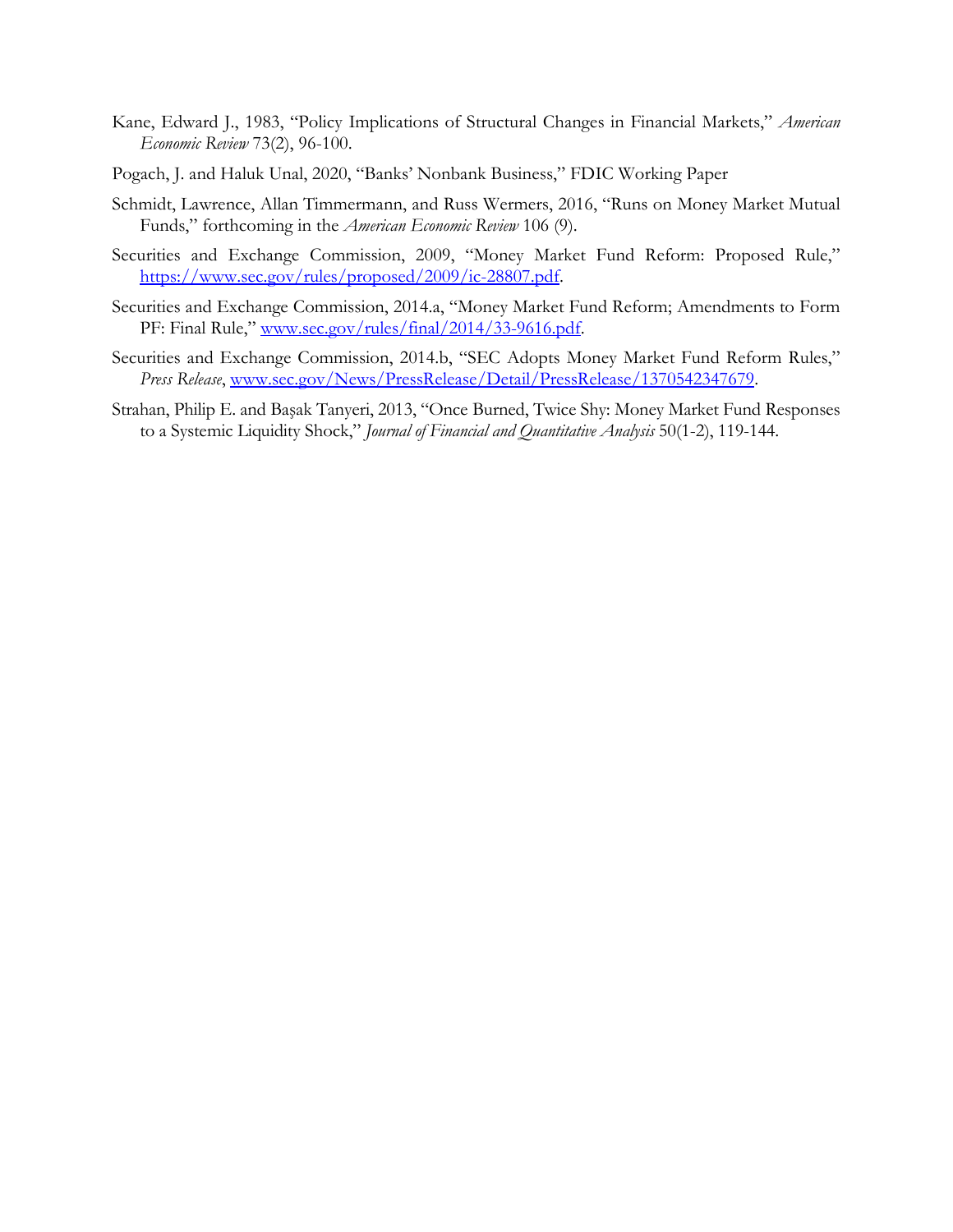Figure 1: This figure shows the average gross yields for prime institutional money market funds from January 2006 through December 2009. The vertical lines show the two important dates that affect the risk of the funds. August 2007 is when the French bank BNP Paribas announced that they had frozen \$2.2 billion of subprime funds. September 2008 is when the Lehman crisis occurred.

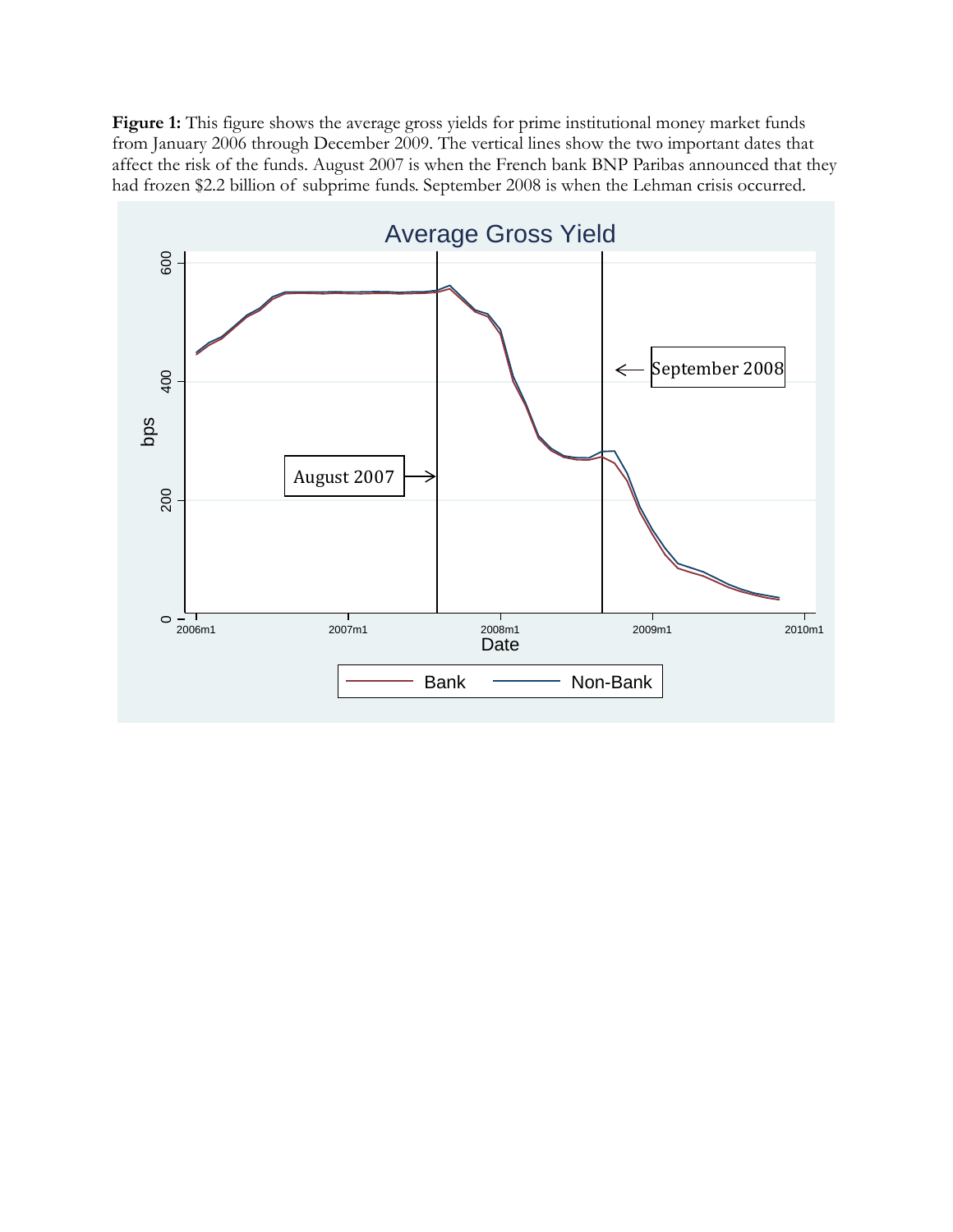Figure 2: This figure shows the average expense ratios for prime institutional money market funds from January 2006 through December 2009. The vertical lines show the two important dates that affect the risk of the funds. August 2007 is when the French bank BNP Paribas announced that they had frozen \$2.2 billion of subprime funds. September 2008 is when the Lehman crisis occurred.

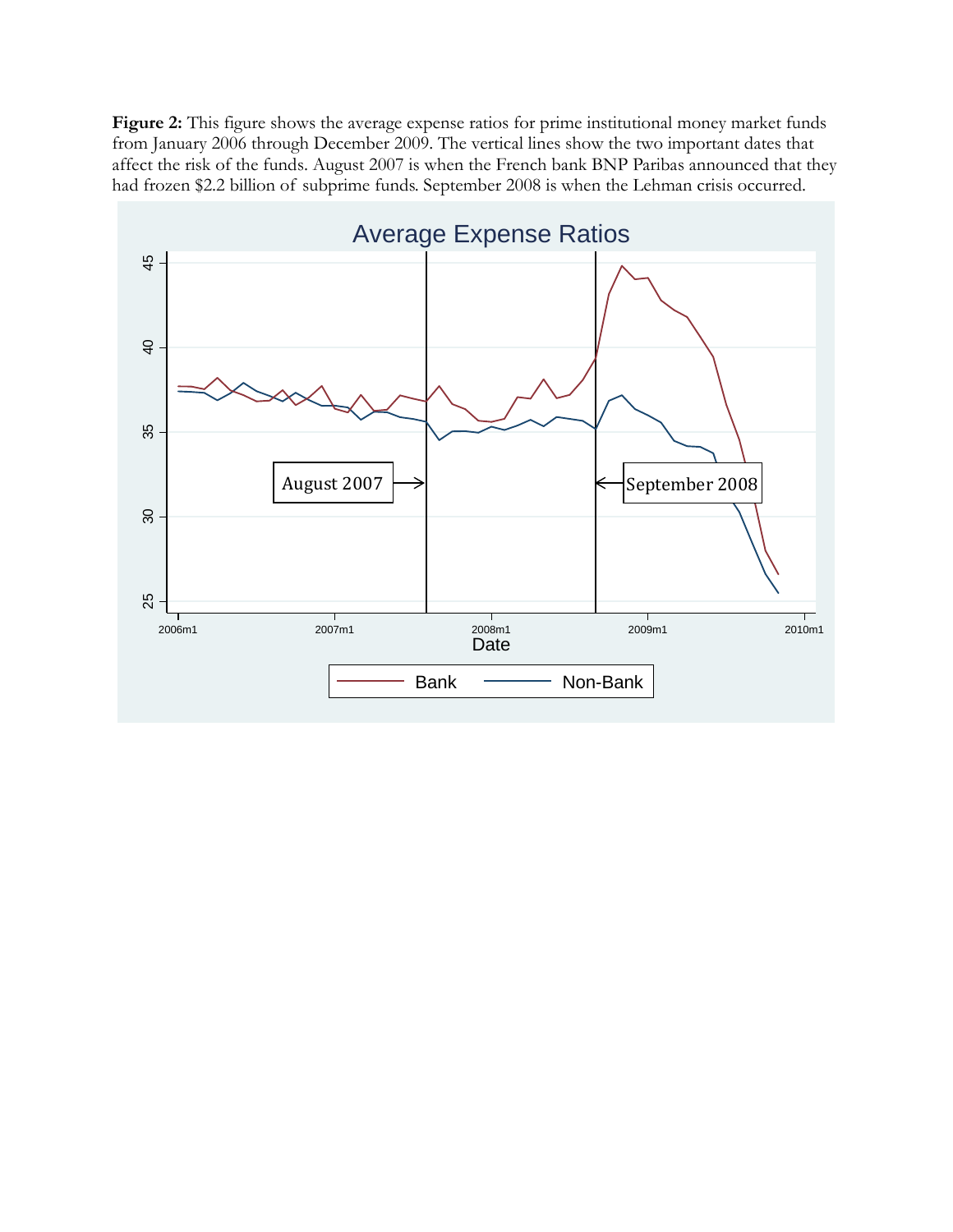**Figure 3:** This figure shows the average expense ratios by required minimum investment before and after the Lehman failure (September 2008). Funds are separated into three size categories: "small" for funds with minimum balances of less than \$25,000, "medium" for funds with between \$25,000 and \$1,000,000, and "large" for funds with minimum balances of more than \$1,000,000.

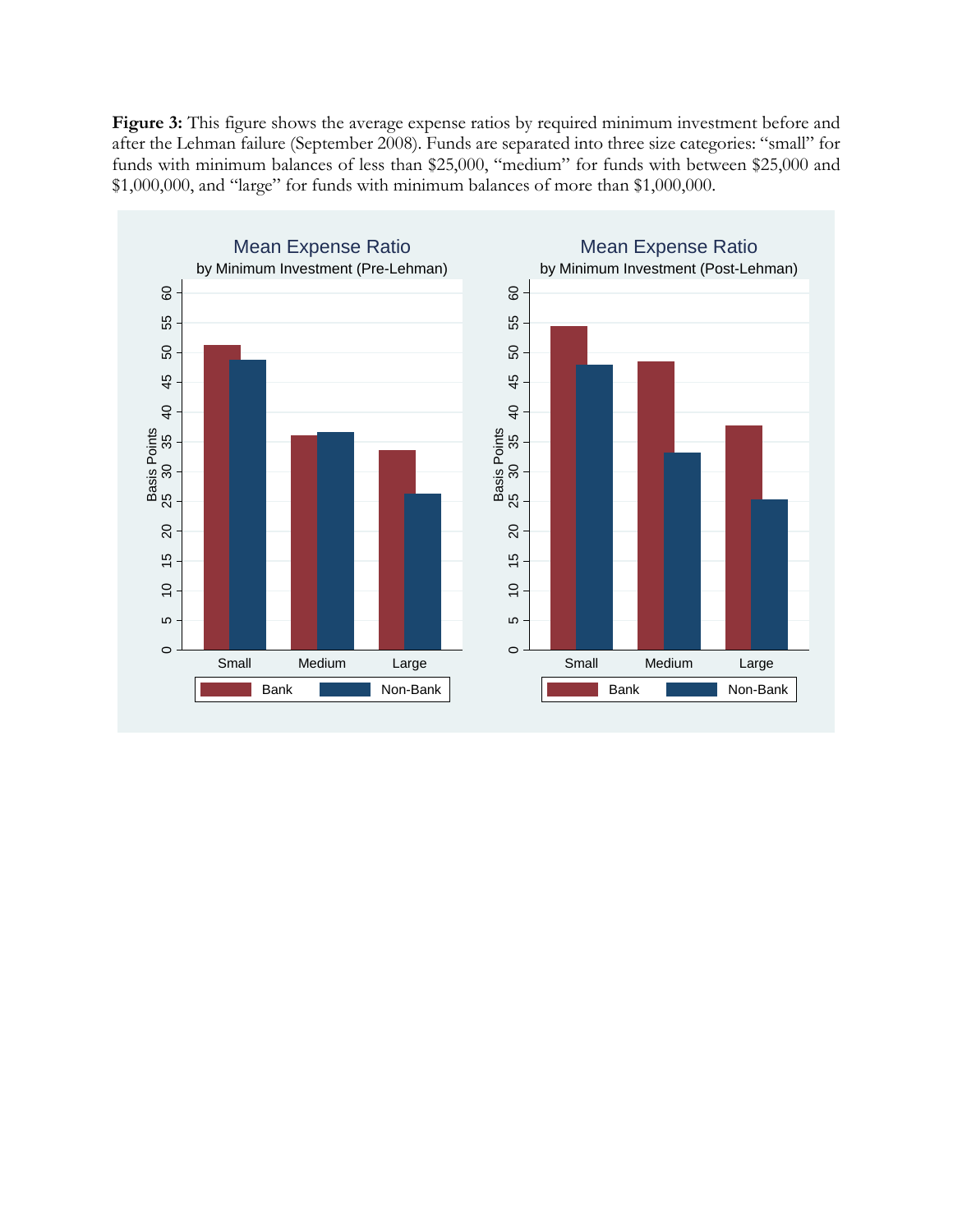**Table 1**: This table presents the portfolio characteristics of PI-MMFs as of June and December 2008. The means for each variable are given for the universe of PI-MMFs as well as for each group of sponsors – non-BHCs and BHCs. The standard deviations are in the parentheses below the mean. Holdings are as a fraction of total net assets. Stars on the mean represent the significance of the difference between non-BHC and BHC-sponsors, with \*\*\* for  $1\%$ , \*\* for  $5\%$ , and \* for  $10\%$ .

|                            | June 2008 |                    | December 2008 |          |                    |             |
|----------------------------|-----------|--------------------|---------------|----------|--------------------|-------------|
|                            | All       | Non-<br><b>BHC</b> | <b>BHC</b>    | All      | Non-<br><b>BHC</b> | <b>BHC</b>  |
| 30-Day Gross Yield (bps)   | 274.3     | 275.1              | 272.9         | 185.2    | 189.6              | $180.3*$    |
|                            | (17.14)   | (16.89)            | (17.61)       | (50.68)  | (59.45)            | (38.27)     |
| Expense Ratio (bps)        | 36.3      | 36.04              | 36.83         | 39.83    | 36.16              | 43.92***    |
|                            | (23.98)   | (25.45)            | (20.83)       | (24.22)  | (23.39)            | (24.54)     |
| 30-Day Net Yield (bps)     | 238       | 239                | 236           | 145.3    | 153.4              | $136.4***$  |
|                            | (28.55)   | (30.03)            | (25.34)       | (52.51)  | (58.88)            | (42.80)     |
| Share Class Assets (\$B)   | 3.5       | 3.3                | 3.9           | 3.2      | 3.0                | 3.4         |
|                            | (7.6)     | (7.6)              | (7.8)         | (7.1)    | (6.4)              | (7.8)       |
| WAM (days)                 | 42.24     | 42.31              | 42.1          | 37.85    | 39.14              | $36.42*$    |
|                            | (11.82)   | (12.34)            | (10.73)       | (13.54)  | (16.28)            | (9.467)     |
| Age (years)                | 9.948     | 9.942              | 9.959         | 10.87    | 11.17              | 10.55       |
|                            | (6.999)   | (7.142)            | (6.734)       | (7.147)  | (7.638)            | (6.568)     |
| Complex Assets (\$B)       | 103.6     | 108.4              | 94.0          | 137.5    | 131.7              | 143.8       |
|                            | (108.9)   | (119.8)            | (82.4)        | (138.9)  | (160.6)            | (109.9)     |
| Low-risk holdings          |           |                    |               |          |                    |             |
| U.S. Govt.                 | 0.0489    | 0.048              | 0.0507        | 0.0861   | 0.0859             | 0.0863      |
|                            | (0.0951)  | (0.0891)           | (0.107)       | (0.129)  | (0.121)            | (0.137)     |
| Repos                      | 0.135     | 0.136              | 0.133         | 0.148    | 0.147              | 0.150       |
|                            | (0.118)   | (0.125)            | (0.104)       | (0.165)  | (0.203)            | (0.109)     |
| <b>Risky Holdings</b>      |           |                    |               |          |                    |             |
| All Risky Holdings         | 0.816     | 0.816              | 0.816         | 0.766    | 0.767              | 0.764       |
|                            | (0.159)   | (0.158)            | (0.161)       | (0.201)  | (0.218)            | (0.181)     |
| Time Deposits              | 0.0297    | 0.0208             | $0.0473***$   | 0.0357   | 0.0231             | $0.0499***$ |
|                            | (0.0412)  | (0.032)            | (0.0508)      | (0.0613) | (0.0405)           | (0.0759)    |
| <b>Bank Obligations</b>    | 0.189     | 0.18               | 0.207         | 0.176    | 0.208              | $0.140***$  |
|                            | (0.15)    | (0.143)            | (0.162)       | (0.151)  | (0.167)            | (0.122)     |
| <b>Floating Rate Notes</b> | 0.185     | 0.194              | $0.168*$      | 0.149    | 0.149              | 0.148       |
|                            | (0.137)   | (0.144)            | (0.12)        | (0.138)  | (0.157)            | (0.113)     |
| Commercial Paper           | 0.242     | 0.218              | $0.290***$    | 0.222    | 0.226              | 0.218       |
|                            | (0.189)   | (0.196)            | (0.163)       | (0.159)  | (0.181)            | (0.129)     |
| <b>ABCP</b>                | 0.17      | 0.203              | $0.103***$    | 0.184    | 0.162              | $0.208**$   |
|                            | (0.164)   | (0.173)            | (0.118)       | (0.183)  | (0.176)            | (0.188)     |
| Observations               | 345       | 230                | 115           | 317      | 167                | 150         |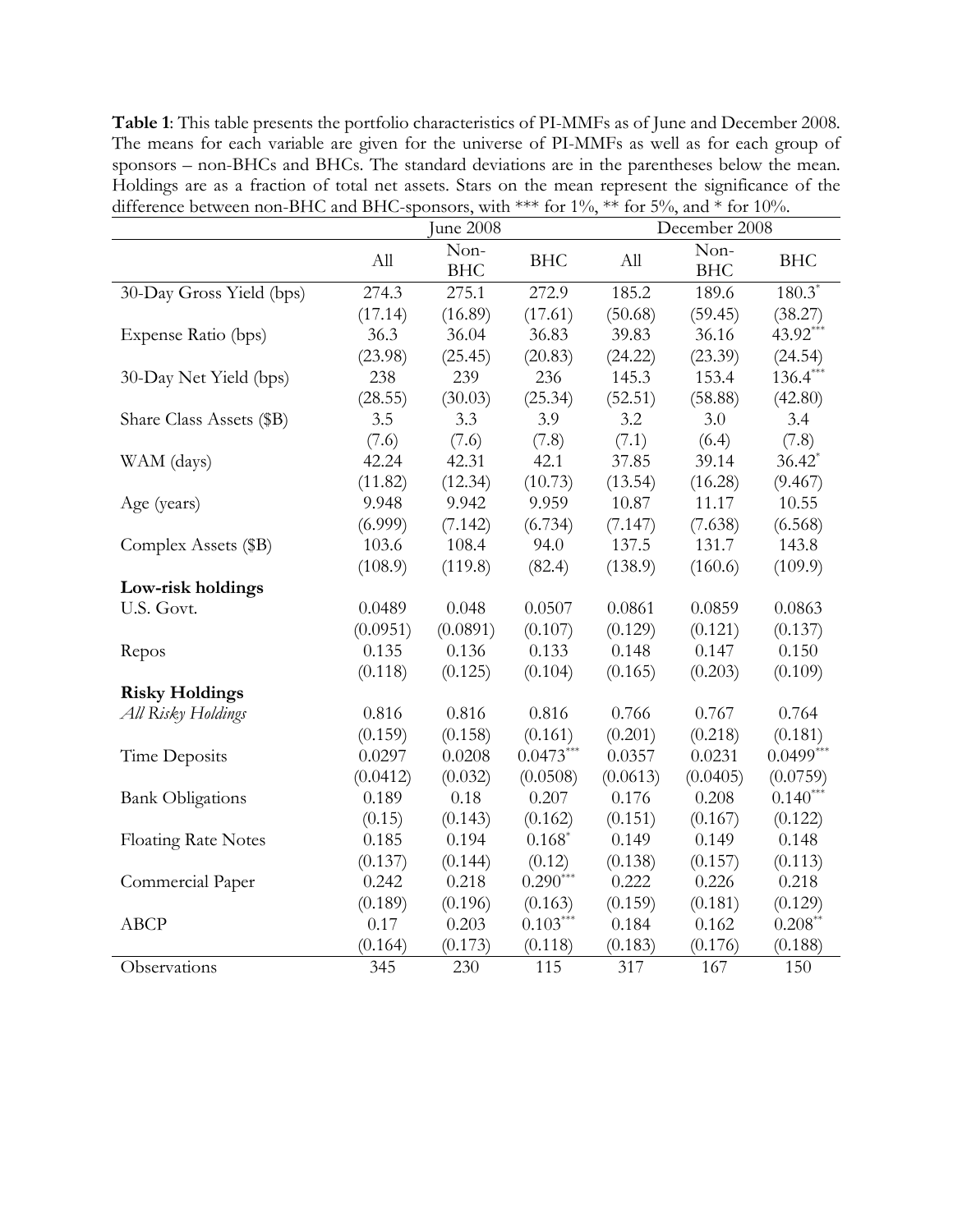<span id="page-32-0"></span>**Table 2:** The regressions show the relation between the yields and expense ratios with fund sponsorship. The values in parentheses are the associated *t*-statistics. The data cover March 2008 through March 2009. "Post-Lehman" is an indicator that the date is after September 2008, the month of Lehman's failure. Stars represent the level of significance, with \*\*\* for 1%, \*\* for 5%, and \* for  $10%$ .

|                         | (1)                | (2)              | (3)                   |
|-------------------------|--------------------|------------------|-----------------------|
|                         | 30-Day Gross Yield | 30-Day Net Yield | Charged Expense Ratio |
|                         | (bps)              | (bps)            | (bps)                 |
| Bank                    | $-5.39**$          | $-6.39*$         | 3.44                  |
|                         | $(-2.46)$          | $(-1.73)$        | (1.22)                |
| After Lehman            | $-24.24***$        | $-22.82***$      | $-2.90*$              |
|                         | $(-7.90)$          | $(-6.88)$        | $(-1.74)$             |
|                         | $-7.55*$           | $-12.44**$       | $6.80**$              |
| Bank * After Lehman     | $(-1.91)$          | $(-2.45)$        | (2.21)                |
|                         | $-0.32$            | $-0.79$          | 1.11                  |
| log(Complex Assets)     | $(-0.32)$          | $(-0.69)$        | (1.20)                |
|                         | $0.50***$          | $0.52***$        | $-0.02***$            |
| Treasury Yield (bps)    | (27.69)            | (30.08)          | $(-3.73)$             |
|                         | $16.23***$         | 10.39**          | $4.32**$              |
| WAM (logarithm of)      | (3.76)             | (2.14)           | (2.33)                |
|                         | 100.23***          | 106.27***        | $-5.40$               |
| Risky Holdings (%)      | (8.55)             | (7.90)           | $(-0.58)$             |
|                         |                    |                  | $-1.40***$            |
| log(Minimum Investment) |                    |                  | $(-4.33)$             |
|                         | 93.97***           | 76.69***         | 31.74***              |
| Constant                | (6.75)             | (5.28)           | (3.98)                |
| Observations            | 4,365              | 4,364            | 4,359                 |
| $R^2$                   | 0.505              | 0.484            | 0.117                 |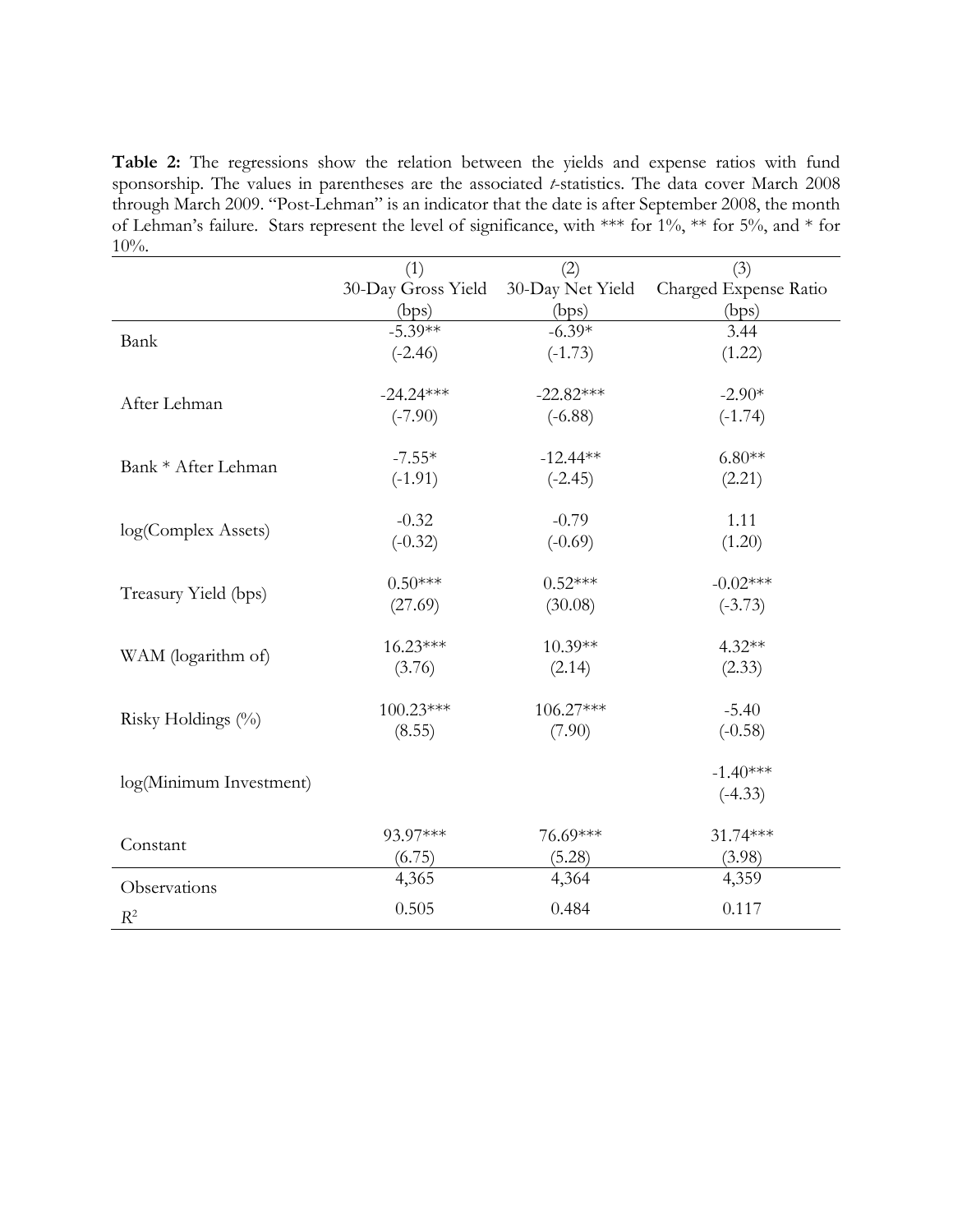**Table 3**: The regressions show the relation between the yields and expense ratios with fund sponsorship that use alternative measures for investors' yields and returns. The values in parentheses are the associated *t*-statistics. Data cover March 2008 through March 2009. "Post-Lehman" is an indicator that the date is after September 2008, the month of Lehman's failure. September itself is excluded from the analysis. All yields and returns are annualized. Stars represent the level of significance, with \*\*\* for 1%, \*\* for 5%, and \* for 10%.

|                       | (1)                                 | (2)                                     | (3)                                   | (4)                                  | (5)                                |
|-----------------------|-------------------------------------|-----------------------------------------|---------------------------------------|--------------------------------------|------------------------------------|
|                       | 30-Day Net<br>Simple Yield<br>(bps) | 7-Day Net<br>Compound<br>Yield<br>(bps) | 1-Month Net<br>Simple Return<br>(bps) | 1-Month Net<br>Simple Yield<br>(bps) | 1-Day Net<br>Simple Yield<br>(bps) |
| Bank                  | $-5.63$                             | $-6.39*$                                | $-6.25*$                              | $-6.22*$                             | $-5.35$                            |
|                       | $(-1.63)$                           | $(-1.73)$                               | $(-1.71)$                             | $(-1.70)$                            | $(-1.44)$                          |
| After Lehman          | 1.45                                | $-12.37***$                             | $-18.99***$                           | $-19.03***$                          | $-2.05$                            |
|                       | (0.40)                              | $(-3.69)$                               | $(-6.17)$                             | $(-6.24)$                            | $(-0.18)$                          |
| Bank * After          | $-13.13***$                         | $-11.38**$                              | $-12.75**$                            | $-12.19**$                           | $-10.27*$                          |
| Lehman                | $(-2.72)$                           | $(-2.23)$                               | $(-2.52)$                             | $(-2.46)$                            | $(-1.74)$                          |
| log(Complex)          | 0.10                                | $-0.84$                                 | $-0.80$                               | $-0.73$                              | 0.56                               |
| Assets)               | (0.09)                              | $(-0.73)$                               | $(-0.71)$                             | $(-0.65)$                            | (0.43)                             |
| <b>Treasury Yield</b> | $0.58***$                           | $0.60***$                               | $0.54***$                             | $0.54***$                            | $0.72***$                          |
| (bps)                 | (29.22)                             | (38.77)                                 | (31.61)                               | (31.82)                              | (13.15)                            |
| WAM (logarithm        | $13.71***$                          | $10.00**$                               | 8.99*                                 | $9.00*$                              | $9.73*$                            |
| of)                   | (3.21)                              | (2.01)                                  | (1.90)                                | (1.90)                               | (1.76)                             |
| Risky Holdings (%)    | 89.51***                            | 109.72***                               | $104.24***$                           | 103.85***                            | 98.98***                           |
|                       | (6.54)                              | (8.12)                                  | (7.92)                                | (7.91)                               | (6.83)                             |
| Constant              | 66.92***                            | 52.79***                                | 73.11***                              | 72.61***                             | 25.85                              |
|                       | (5.07)                              | (3.69)                                  | (5.12)                                | (5.09)                               | (1.39)                             |
| Observations          | 2,658                               | 4,366                                   | 4,367                                 | 4,367                                | 4,330                              |
| R <sub>2</sub>        | 0.456                               | 0.506                                   | 0.499                                 | 0.498                                | 0.524                              |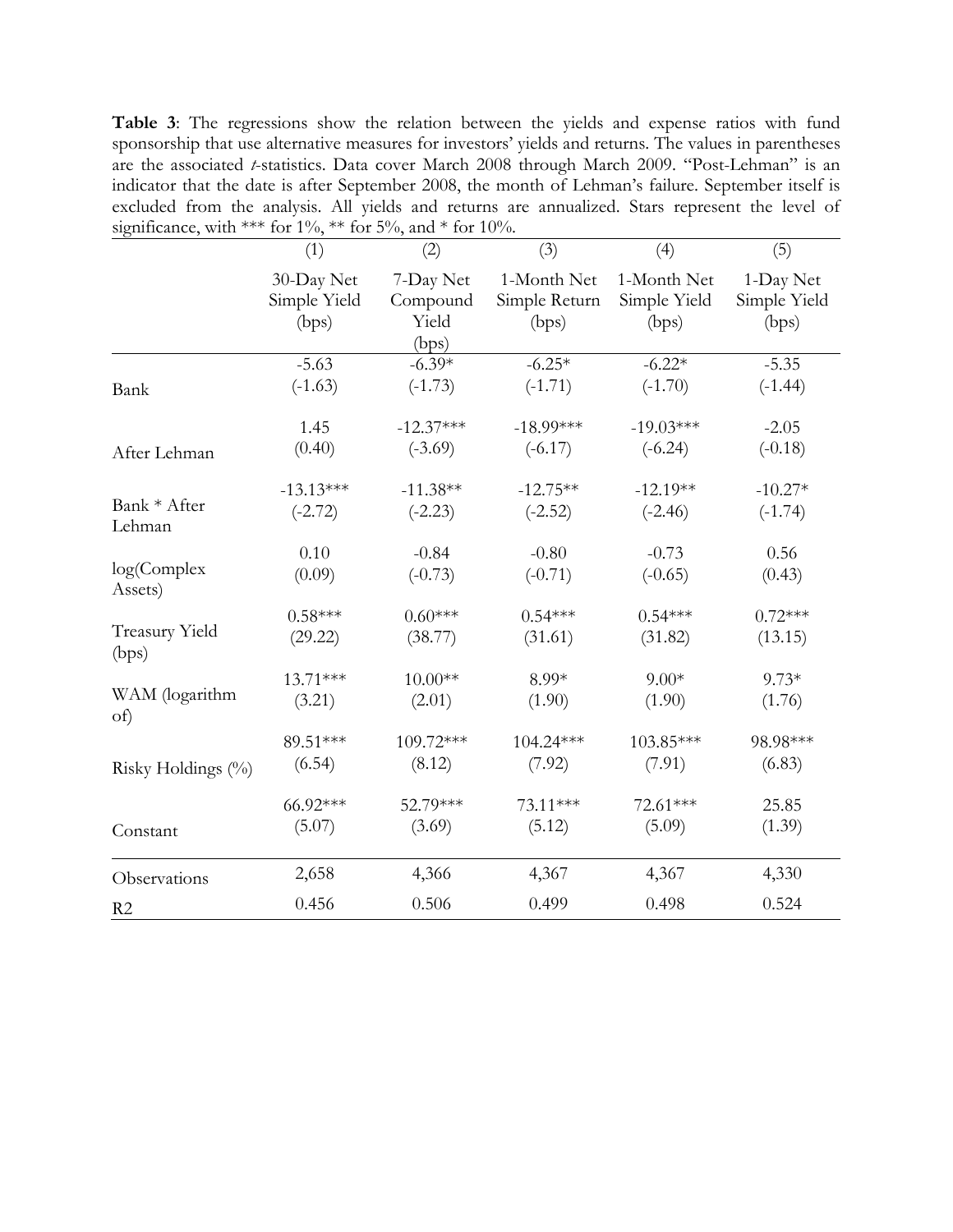**Table 4.** This table presents the yield and expense ratio regressions for government funds. The regressions show the relation between the yields and expense ratios with fund sponsorship. The values in parentheses are the associated *t*-statistics. The data cover March 2008 through March 2009. "Post-Lehman" is an indicator that the date is after September 2008, the month of Lehman's failure. Stars represent the level of significance, with \*\*\* for  $1\%$ , \*\* for  $5\%$ , and \* for  $10\%$ .

|                            | (1)                | (2)              | (3)                     |
|----------------------------|--------------------|------------------|-------------------------|
|                            | 30-Day Gross Yield | 30-Day Net Yield | <b>Expense Ratio</b>    |
|                            | (bps)              | (bps)            | (bps)                   |
| Bank                       | $-3.98$            | $-5.47$          | 2.83                    |
|                            | $(-0.81)$          | $(-0.97)$        | (1.16)                  |
| After Lehman               | $-59.30***$        | $-58.94***$      | $-1.57$                 |
|                            | $(-12.91)$         | $(-12.42)$       | $(-1.19)$               |
| Bank * After Lehman        | $-2.05$            | $-2.34$          | 2.36                    |
|                            | $(-0.33)$          | $(-0.37)$        | (1.04)                  |
| log(Complex Assets)        | $-2.58**$          | $-3.20**$        | $1.16*$                 |
|                            | $(-2.00)$          | $(-2.10)$        | (1.76)                  |
| Treasury Yield (bps)       | $0.43***$          | $0.41***$        | $0.02***$               |
|                            | (14.54)            | (14.71)          | (3.94)                  |
| WAM (logarithm of)         | 2.44               | $-0.18$          | 1.80                    |
|                            | (1.10)             | $(-0.08)$        | (1.51)                  |
| Risky Holdings             | $1.40***$          | $1.44***$        | $-0.04$                 |
|                            | (8.76)             | (8.55)           | $(-0.79)$               |
| log(Minimum<br>Investment) |                    |                  | $-1.55***$<br>$(-4.87)$ |
| Constant                   | $164.66***$        | $144.96***$      | $36.20***$              |
|                            | (11.02)            | (8.58)           | (5.24)                  |
| Observations               | 4268               | 4264             | 4258                    |
| $R^2$                      | 0.653              | 0.620            | 0.131                   |

*t* statistics in parentheses

 $*$   $p < 0.10$ ,  $*$   $p < 0.05$ ,  $*$   $p < 0.01$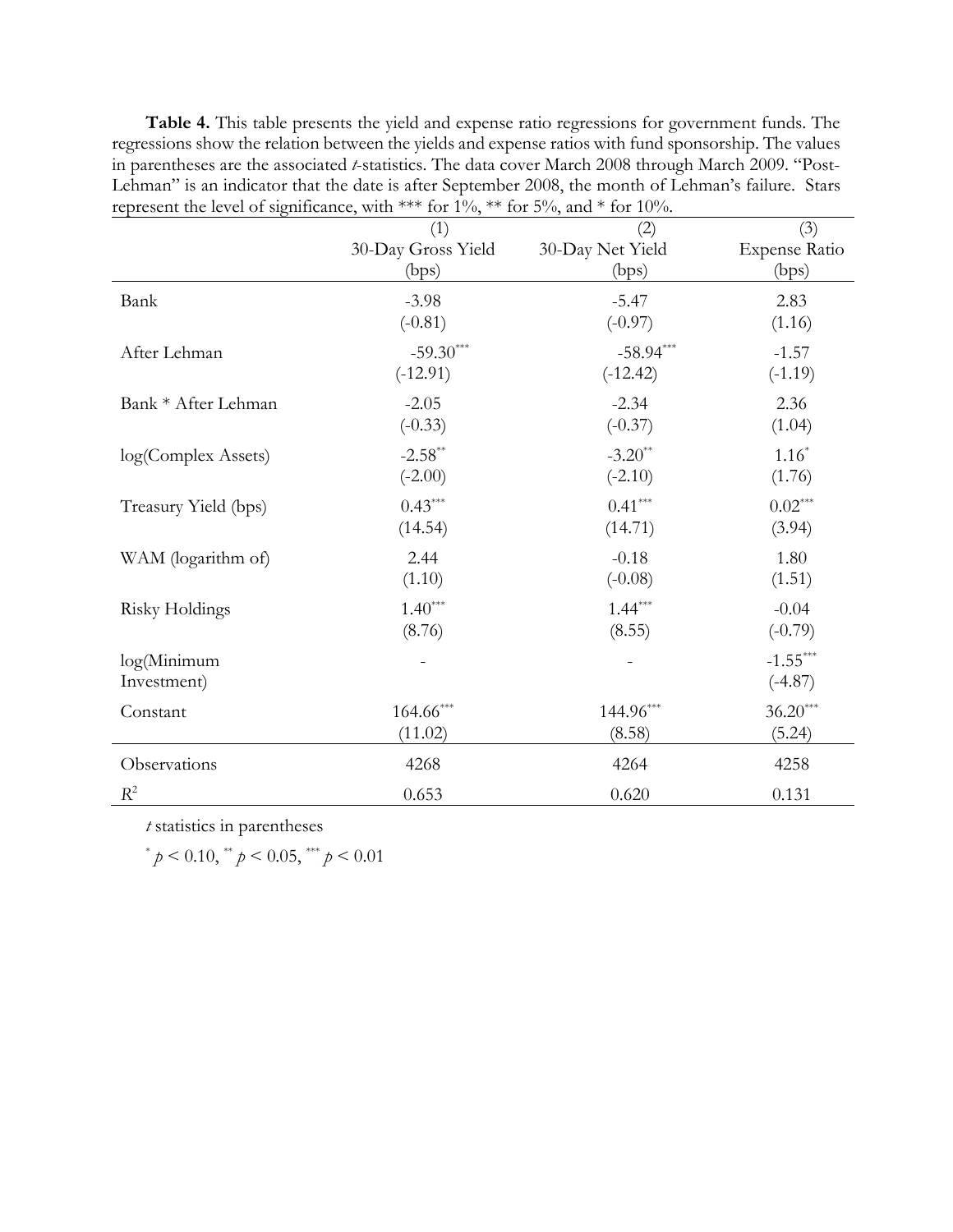|                          | (1)                     |
|--------------------------|-------------------------|
|                          | Redemptions             |
|                          | March 2008 - March 2009 |
|                          | $(^{0}_{0})$            |
|                          | 31.20                   |
| Bank                     | (1.01)                  |
|                          | $-17.21$                |
| After Lehman             | $(-0.98)$               |
|                          |                         |
|                          | $-40.91$                |
| Bank * After Lehman      | $(-1.03)$               |
|                          |                         |
|                          | $-0.12$                 |
| Treasury Yield (bps)     | $(-0.99)$               |
|                          | 2.57                    |
| log(Complex Assets)      | (0.96)                  |
|                          |                         |
|                          | $-0.35$                 |
| 30–Day Gross Yield (bps) | $(-0.99)$               |
|                          |                         |
|                          | 17.31                   |
| WAM (logarithm of)       | (0.89)                  |
|                          | $-0.07$                 |
| Expense Ratio (bps)      | $(-0.85)$               |
|                          |                         |
|                          | $-4.21$                 |
| Risky Holdings           | $(-0.38)$               |
|                          |                         |
| Constant                 | 12.98                   |
|                          | (0.91)                  |
| Observations             | 2,986                   |
| R2                       | 0.003                   |

Table 5: The regressions show investor redemptions in response to the Lehman crisis. Column 1 is the difference-in-differences between March 2008 and August 2008 period and October 2008 and March 2009 for BHC and BHC-sponsored MMFs. Stars represent the level of significance, with \*\*\* for  $1\%$ , \*\* for  $5\%$ , and \* for  $10\%$ .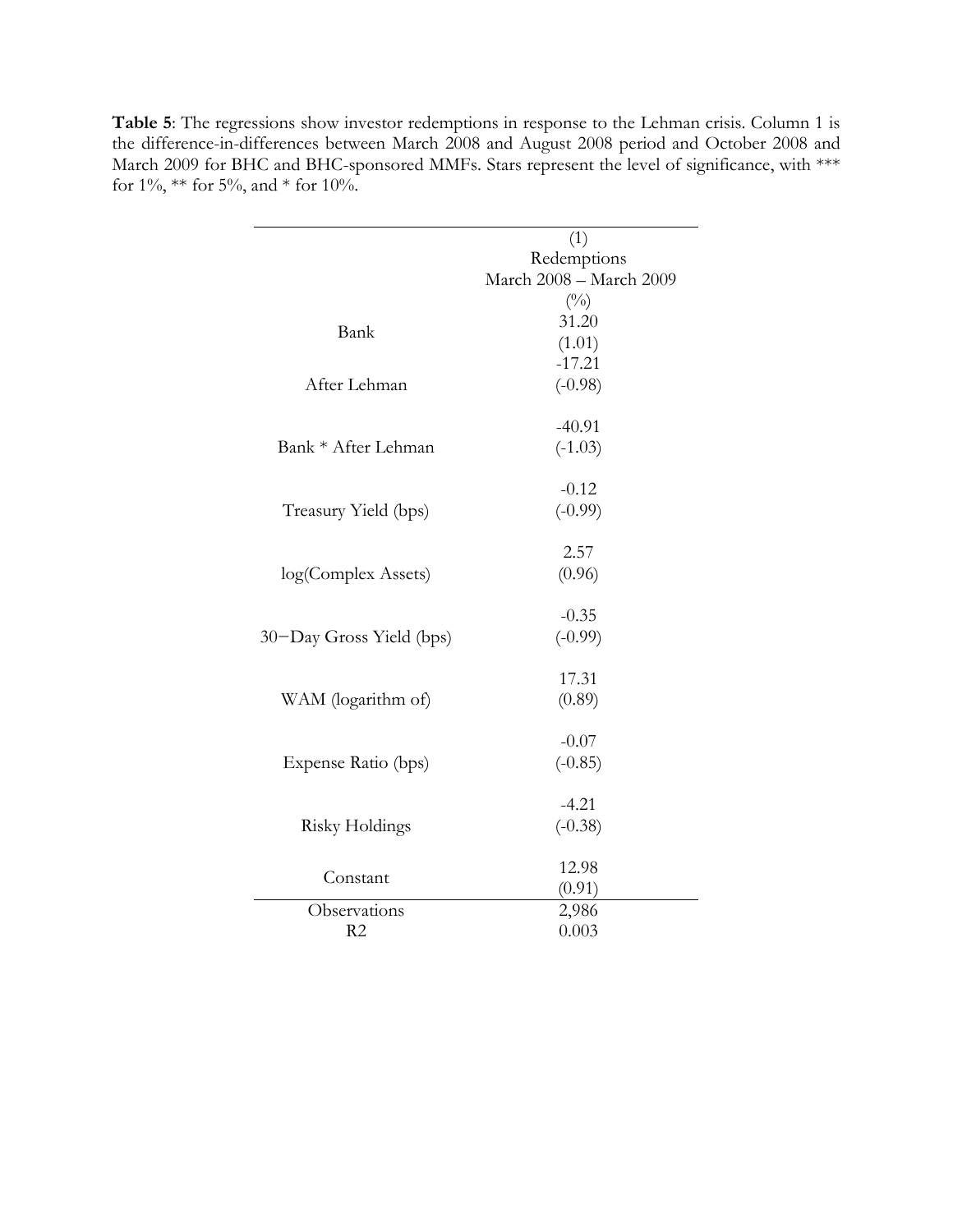## **Appendix A: Sample prime institutional funds as of September 2008 and corrections to fund sponsors reported by** iMoneyNet**.**

| Complex                                                                           | Number of<br>Funds                                                                              | Number of<br>Share<br><b>Classes</b> | iMoneyNet BHC<br>Indicator | New Indicator    |  |  |  |
|-----------------------------------------------------------------------------------|-------------------------------------------------------------------------------------------------|--------------------------------------|----------------------------|------------------|--|--|--|
| BHC status change within sample period (2 complexes / 8 funds / 32 share classes) |                                                                                                 |                                      |                            |                  |  |  |  |
| Goldman Sachs                                                                     | 5                                                                                               | 21                                   | BHC/Non-BHC                | Non-BHC then BHC |  |  |  |
| Morgan Stanley                                                                    | 3                                                                                               | 11                                   | <b>BHC</b>                 | Non-BHC then BHC |  |  |  |
|                                                                                   | No domestically domiciled regulatory high-holder (7 complexes /<br>10 funds / 20 share classes) |                                      |                            |                  |  |  |  |
| <b>Barclays</b>                                                                   | $\overline{2}$                                                                                  | $\,8\,$                              | BHC/Non-BHC                | Non-BHC          |  |  |  |
| <b>BMO</b> (Bank of Montreal)                                                     | $\mathbf{1}$                                                                                    | 1                                    | <b>BHC</b>                 | Non-BHC          |  |  |  |
| Credit Suisse                                                                     | $\mathbf{1}$                                                                                    | 3                                    | <b>BHC</b>                 | Non-BHC          |  |  |  |
| <b>HSBC</b>                                                                       | $\mathbf{1}$                                                                                    | $\mathbf{2}$                         | <b>BHC</b>                 | Non-BHC          |  |  |  |
| <b>ING</b>                                                                        | $\mathfrak{Z}$                                                                                  | 3                                    | <b>BHC</b>                 | Non-BHC          |  |  |  |
| <b>RBC</b>                                                                        | $\mathbf{1}$                                                                                    | $\mathbf{1}$                         | Non-BHC                    | <b>BHC</b>       |  |  |  |
| <b>UBS</b>                                                                        | $\mathbf{1}$                                                                                    | $\overline{2}$                       | <b>BHC</b>                 | Non-BHC          |  |  |  |
| Data error (8 complexes / 21 funds / 40 share classes)                            |                                                                                                 |                                      |                            |                  |  |  |  |
| American Century                                                                  | $\overline{2}$                                                                                  | $\mathbf{2}$                         | Non-BHC                    | <b>BHC</b>       |  |  |  |
| <b>BlackRock</b>                                                                  | 8                                                                                               | 16                                   | BHC/Non-BHC                | Non-BHC          |  |  |  |
| CitizensSelect                                                                    | $\mathbf{1}$                                                                                    | $\overline{4}$                       | <b>BHC</b>                 | Non-BHC          |  |  |  |
| Legg Mason                                                                        | $\overline{4}$                                                                                  | 9                                    | BHC/Non-BHC                | Non-BHC          |  |  |  |
| Monarch                                                                           | $\mathbf{1}$                                                                                    | $\overline{4}$                       | Non-BHC                    | <b>BHC</b>       |  |  |  |
| Munder                                                                            | $\overline{2}$                                                                                  | 3                                    | BHC/Non-BHC                | Non-BHC          |  |  |  |
| RidgeWorth                                                                        | $\mathbf{1}$                                                                                    | $\mathbf{1}$                         | <b>BHC</b>                 | Non-BHC          |  |  |  |
| Virtus                                                                            | $\mathbf{1}$                                                                                    | 1                                    | <b>BHC</b>                 | Non-BHC          |  |  |  |
| <b>BBH</b> (Brown Brothers<br>Harriman)                                           | $\mathbf{1}$                                                                                    | $\mathbf{1}$                         | <b>BHC</b>                 | Non-BHC          |  |  |  |
| No change from iMoneyNet data (57 complexes / 100 funds / 237 share classes)      |                                                                                                 |                                      |                            |                  |  |  |  |
| Advisors Inner Circle                                                             | $\mathbf{1}$                                                                                    | 1                                    | Non-BHC                    | Non-BHC          |  |  |  |
| Allegiant                                                                         | $\overline{2}$                                                                                  | 3                                    | <b>BHC</b>                 | <b>BHC</b>       |  |  |  |
| Ambassador                                                                        | $\mathbf{1}$                                                                                    | 1                                    | Non-BHC                    | Non-BHC          |  |  |  |
| American Beacon                                                                   | $\mathbf{1}$                                                                                    | $\overline{4}$                       | Non-BHC                    | Non-BHC          |  |  |  |
| AMF                                                                               | $\mathbf{1}$                                                                                    | 1                                    | Non-BHC                    | Non-BHC          |  |  |  |
| <b>Bishop</b> St                                                                  | $\mathbf{1}$                                                                                    | $\mathbf{1}$                         | <b>BHC</b>                 | <b>BHC</b>       |  |  |  |
| <b>BNY</b> Mellon                                                                 | $\mathbf{1}$                                                                                    | 1                                    | <b>BHC</b>                 | <b>BHC</b>       |  |  |  |
| <b>BofA</b> Global Capital                                                        | $\overline{2}$                                                                                  | 10                                   | <b>BHC</b>                 | <b>BHC</b>       |  |  |  |
| Cadre                                                                             | $\mathbf{1}$                                                                                    | 2                                    | Non-BHC                    | Non-BHC          |  |  |  |
| Calvert                                                                           | $\mathbf{1}$                                                                                    | $\mathbf{1}$                         | Non-BHC                    | Non-BHC          |  |  |  |
| Cavanal Hill                                                                      | $\mathbf{1}$                                                                                    | $\mathbf{2}$                         | <b>BHC</b>                 | <b>BHC</b>       |  |  |  |
| Deutsche                                                                          | $\overline{\mathbf{3}}$                                                                         | $\overline{7}$                       | <b>BHC</b>                 | <b>BHC</b>       |  |  |  |
| Dreyfus                                                                           | $\overline{7}$                                                                                  | 24                                   | <b>BHC</b>                 | <b>BHC</b>       |  |  |  |
| Evergreen                                                                         | $\sqrt{2}$                                                                                      | 9                                    | <b>BHC</b>                 | <b>BHC</b>       |  |  |  |